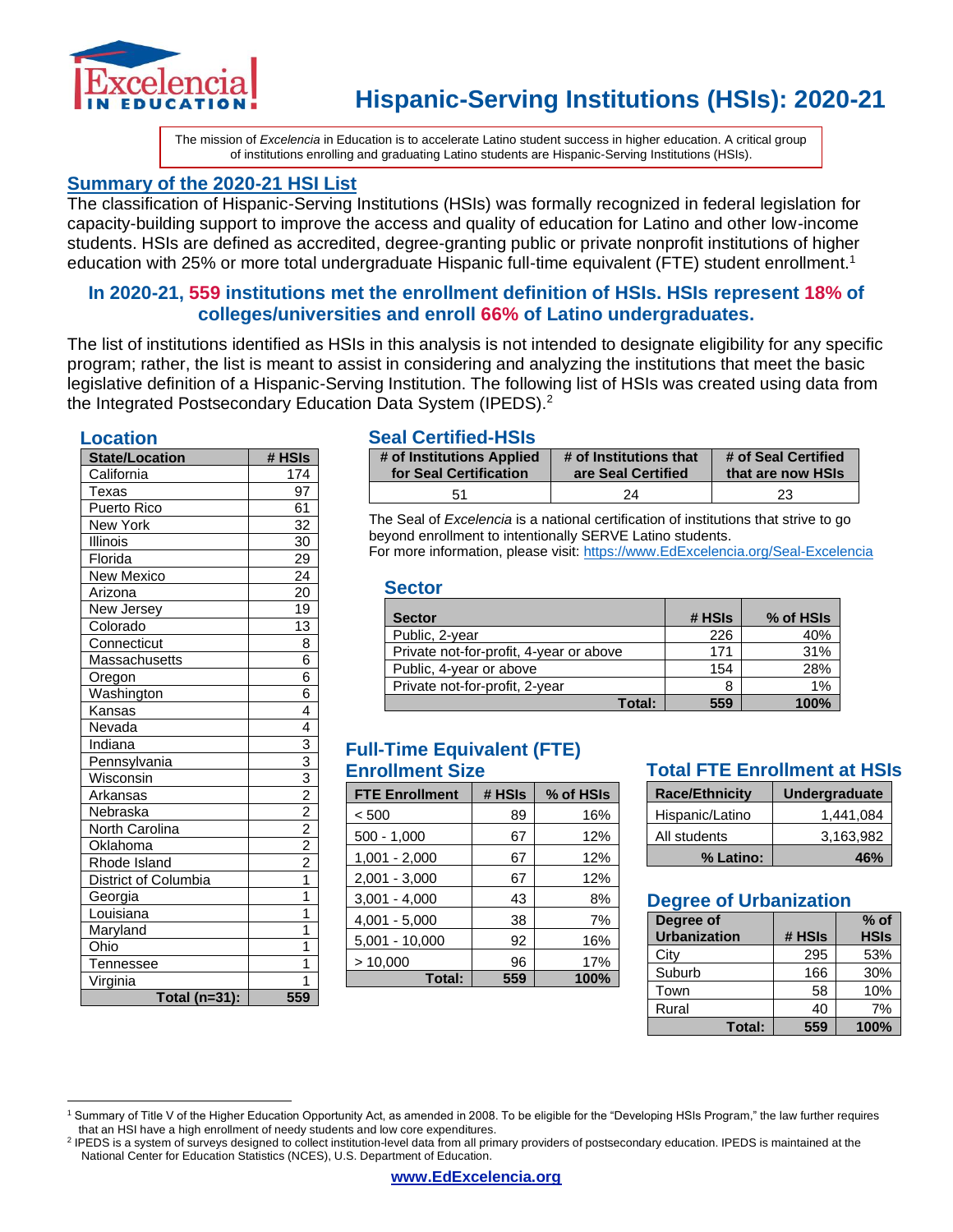

|                                           | Undergraduate FTE Enrollment |                    |              |                     |                           |             |
|-------------------------------------------|------------------------------|--------------------|--------------|---------------------|---------------------------|-------------|
|                                           |                              |                    |              |                     | $\%$                      | <b>Seal</b> |
| <b>Institution</b>                        | <b>City</b>                  | <b>Sector</b>      | <b>Total</b> | Hispanic            | <b>Hispanic Certified</b> |             |
| <b>ARIZONA (AZ)</b>                       |                              |                    |              |                     |                           |             |
| Arizona Christian University              | Glendale                     | 4 Priv             | 836          | 235                 | 28.1%                     |             |
| <b>Arizona State University</b>           | <b>Tempe</b>                 | 4 Pub              | 59,761       | 15,694              | 26.3%                     | $\star$     |
| Arizona Western College                   | Yuma                         | 2 Pub              | 3,314        | 2,504               | 75.5%                     |             |
| Central Arizona College                   | Coolidge                     | 2 Pub              | 2,153        | 782                 | 36.3%                     |             |
| <b>Chandler-Gilbert Community College</b> | Chandler                     | 2 Pub              | 7,019        | 1,834               | 26.1%                     |             |
| <b>Cochise County Community</b>           |                              |                    |              |                     |                           |             |
| <b>College District</b>                   | Sierra Vista                 | 2 Pub              | 1,987        | 973                 | 48.9%                     |             |
| Estrella Mountain Community College       | Avondale                     | $\overline{2}$ Pub | 4,725        | $\overline{2,6}$ 23 | 55.5%                     |             |
| <b>GateWay Community College</b>          | Phoenix                      | 2 Pub              | 2,244        | 1,075               | 47.9%                     |             |
| <b>Glendale Community College</b>         | Glendale                     | 2 Pub              | 7,571        | 3,029               | 40.0%                     |             |
| Mesa Community College                    | Mesa                         | 2 Pub              | 8,995        | 2,877               | 32.0%                     |             |
| Northern Arizona University               | Flagstaff                    | 4 Pub              | 22,493       | 5,839               | 26.0%                     |             |
| Ottawa University-Phoenix                 | Phoenix                      | 4 Priv             | 256          | 85                  | 33.3%                     |             |
| <b>Ottawa University-Surprise</b>         | Surprise                     | 4 Priv             | 679          | 195                 | 28.7%                     |             |
| Paradise Valley Community College         | Phoenix                      | 2 Pub              | 3,540        | 984                 | 27.8%                     |             |
| Phoenix College                           | Phoenix                      | 2 Pub              | 4,680        | 2,689               | 57.5%                     |             |
| Pima Community College                    | Tucson                       | 2 Pub              | 7,454        | 3,540               | 47.5%                     |             |
| Rio Salado College                        | Tempe                        | 2 Pub              | 7,579        | 2,001               | 26.4%                     |             |
| South Mountain Community College          | Phoenix                      | 2 Pub              | 1,796        | 1,027               | 57.2%                     |             |
| <b>University of Arizona</b>              | Tucson                       | 4 Pub              | 31,300       | 8,796               | 28.1%                     | $\star$     |
| University of Arizona-Sierra Vista        | Sierra Vista                 | 4 Pub              | 295          | 154                 | 52.1%                     |             |
| <b>AZ Total</b><br><b>ARKANSAS (AR)</b>   | 20                           |                    | 178,676      | 56,936              | 31.9%                     |             |
| Cossatot Community College of the         |                              |                    |              |                     |                           |             |
| University of Arkansas                    | De Queen                     | 2 Pub              | 801          | 219                 | 27.4%                     |             |
| Ecclesia College                          | Springdale                   | 4 Priv             | 178          | 48                  | 27.0%                     |             |
| <b>AR Total</b><br><b>CALIFORNIA (CA)</b> | $\overline{2}$               |                    | 979          | 267                 | 27.3%                     |             |
| Allan Hancock College                     | Santa Maria                  | 2 Pub              | 5,392        | 3,636               | 67.4%                     |             |
| American River College                    | Sacramento                   | 2 Pub              | 11,849       | 2,980               | 25.2%                     |             |
| Antelope Valley College                   | Lancaster                    | 4 Pub              | 7,121        | 4,341               | 61.0%                     |             |
| Antioch University-Santa Barbara          | Santa Barbara                | 4 Priv             | 49           | 16                  | 33.4%                     |             |
| <b>Azusa Pacific University</b>           | Azusa                        | 4 Priv             | 4,077        | 1,428               | 35.0%                     |             |
| <b>Bakersfield College</b>                | <b>Bakersfield</b>           | 4 Pub              | 14,456       | 9,915               | $68.6\%$                  |             |
| <b>Barstow Community College</b>          | <b>Barstow</b>               | 2 Pub              | 1,523        | 688                 | 45.2%                     |             |
| <b>Berkeley City College</b>              | <b>Berkeley</b>              | 2 Pub              | 2,786        | 750                 | 26.9%                     |             |
| <b>Butte College</b>                      | Oroville                     | 2 Pub              | 5,747        | 1,776               | 30.9%                     |             |
| Cabrillo College                          | Aptos                        | 2 Pub              | 5,414        | 2,636               | 48.7%                     |             |
| California Baptist University             | Riverside                    | 4 Priv             | 7,583        | 2,865               | 37.8%                     |             |
|                                           | Thousand                     |                    |              |                     |                           |             |
| California Lutheran University            | Oaks                         | 4 Priv             | 2,749        | 1,077               | 39.2%                     |             |
| California State Polytechnic              |                              |                    |              |                     |                           |             |
| University-Pomona                         | Pomona                       | 4 Pub              | 25,810       | 12,703              | 49.2%                     |             |
| California State University-Bakersfield   | <b>Bakersfield</b>           | 4 Pub              | 9,056        | 5,679               | 62.7%                     |             |
| California State University-              |                              |                    |              |                     |                           | $\star$     |
| <b>Channel Islands</b>                    | Camarillo                    | 4 Pub              | 6,162        | 3,454               | 56.1%                     |             |
| California State University-Chico         | Chico                        | 4 Pub              | 14,841       | 5,348               | 36.0%                     |             |
| California State University-              |                              |                    |              |                     |                           |             |
| Dominguez Hills                           | Carson                       | 4 Pub              | 13,892       | 9,504               | 68.4%                     |             |
| California State University-East Bay      | Hayward                      | 4 Pub              | 11,550       | 4,367               | 37.8%                     |             |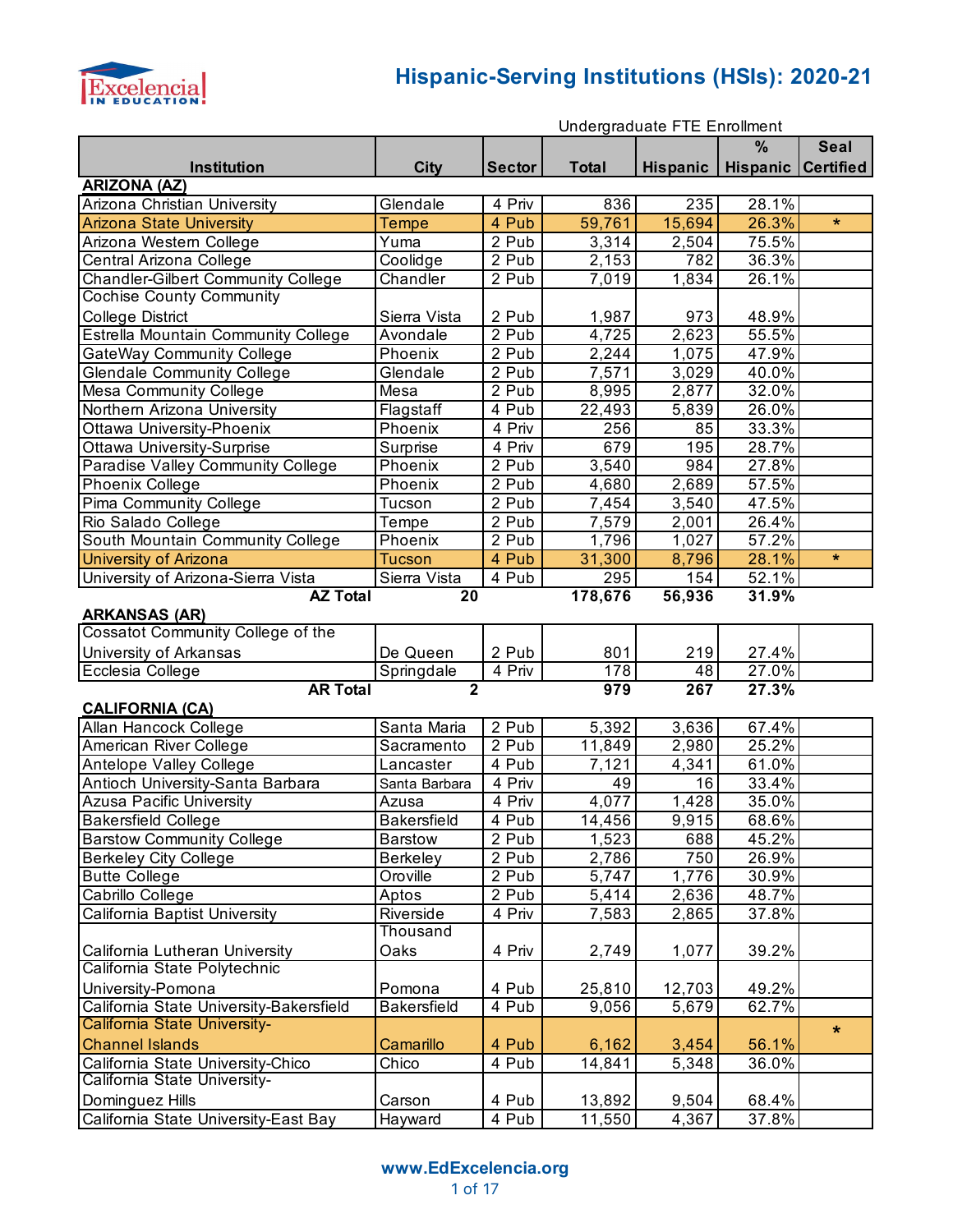

(California - continued)

|                                          |                  |                    |              |                 | $\frac{9}{6}$      | <b>Seal</b> |
|------------------------------------------|------------------|--------------------|--------------|-----------------|--------------------|-------------|
| Institution                              | <b>City</b>      | <b>Sector</b>      | <b>Total</b> | <b>Hispanic</b> | Hispanic Certified |             |
| California State University-Fresno       | Fresno           | 4 Pub              | 20,672       | 11,664          | 56.4%              | $\star$     |
| California State University-Fullerton    | <b>Fullerton</b> | 4 Pub              | 32,648       | 15,732          | 48.2%              | $\star$     |
| California State University-Long Beach   | Long Beach       | 4 Pub              | 31,170       | 14,330          | 46.0%              |             |
| California State University-Los Angeles  | Los Angeles      | $\overline{4}$ Pub | 20,800       | 15,005          | 72.1%              |             |
| California State University-             |                  |                    |              |                 |                    |             |
| Monterey Bay                             | Seaside          | 4 Pub              | 6,028        | 3,118           | 51.7%              |             |
| California State University-Northridge   | Northridge       | $\overline{4}$ Pub | 31,501       | 16,800          | 53.3%              |             |
| California State University-Sacramento   | Sacramento       | 4 Pub              | 26,178       | 9,470           | 36.2%              | *           |
| California State University-             | San              |                    |              |                 |                    |             |
| San Bernardino                           | Bernardino       | 4 Pub              | 15,657       | 10,776          | 68.8%              |             |
| California State University-San Marcos   | San Marcos       | 4 Pub              | 13,454       | 6,606           | 49.1%              |             |
| California State University-Stanislaus   | <b>Turlock</b>   | 4 Pub              | 8,952        | 5,265           | 58.8%              |             |
| Cañada College                           | Redwood City     | 2 Pub              | 2,149        | 934             | 43.5%              |             |
| Casa Loma College-Van Nuys               | Van Nuys         | 4 Priv             | 164          | 68              | 41.5%              |             |
| <b>CBD College</b>                       | Los Angeles      | 4 Priv             | 974          | 337             | 34.6%              |             |
| Cerritos College                         | Norwalk          | 2 Pub              | 12,325       | 8,730           | 70.8%              |             |
| Cerro Coso Community College             | Ridgecrest       | 2 Pub              | 2,333        | 968             | 41.5%              |             |
| <b>Chabot College</b>                    | Hayward          | 2 Pub              | 6,253        | 2,589           | 41.4%              |             |
|                                          | Rancho           |                    |              |                 |                    |             |
| <b>Chaffey College</b>                   | Cucamonga        | 2 Pub              | 10,431       | 6,764           | 64.8%              |             |
| Charles R Drew University of Medicine    |                  |                    |              |                 |                    |             |
| and Science                              | Los Angeles      | 4 Priv             | 197          | 57              | 29.1%              |             |
| Citrus College                           | Glendora         | 2 Pub              | 6,963        | 4,552           | 65.4%              |             |
| City College of San Francisco            | San Francisco    | 2 Pub              | 11,092       | 2,923           | 26.3%              |             |
| <b>Clovis Community College</b>          | Fresno           | 2 Pub              | 4,429        | 1,994           | 45.0%              |             |
| Coastline Community College              | Fountain Valley  | 2 Pub              | 3,498        | 1,065           | 30.4%              |             |
| College of Alameda                       | Alameda          | 2 Pub              | 2,138        | 591             | 27.6%              |             |
| College of Marin                         | Kentfield        | 2 Pub              | 2,332        | 778             | 33.4%              |             |
| College of San Mateo                     | San Mateo        | 2 Pub              | 3,407        | 1,097           | 32.2%              |             |
| College of the Canyons                   | Santa Clarita    | 2 Pub              | 10,945       | 5,614           | 51.3%              |             |
| College of the Desert                    | Palm Desert      | $2$ Pub            | 6,458        | 4,828           | 74.8%              |             |
| College of the Sequoias                  | Visalia          | $2$ Pub            | 7,628        | 5,330           | 69.9%              |             |
| Compton College                          | Compton          | 2 Pub              | 2,123        | 1,369           | 64.5%              |             |
| Concordia University-Irvine              | Irvine           | 4 Priv             | 1,603        | 418             | 26.1%              |             |
| Contra Costa College                     | San Pablo        | 2 Pub              | 3,034        | 1,420           | 46.8%              |             |
| <b>Copper Mountain Community College</b> | Joshua Tree      | 2 Pub              | 807          | 307             | 38.0%              |             |
| <b>Cosumnes River College</b>            | Sacramento       | 2 Pub              | 6,993        | 1,982           | 28.3%              |             |
| <b>Crafton Hills College</b>             | Yucaipa          | 2 Pub              | 3,328        | 1,671           | 50.2%              |             |
|                                          | San Luis         |                    |              |                 |                    |             |
| Cuesta College                           | Obispo           | 2 Pub              | 5,373        | 1,701           | 31.7%              |             |
| Cuyamaca College                         | El Cajon         | 2 Pub              | 4,021        | 1,258           | 31.3%              |             |
| Cypress College                          | Cypress          | 4 Pub              | 9,326        | 4,528           | 48.5%              |             |
| De Anza College                          | Cupertino        | 2 Pub              | 12,449       | 3,323           | 26.7%              |             |
| Diablo Valley College                    | Pleasant Hill    | 2 Pub              | 10,732       | 2,767           | 25.8%              |             |
| Dominican University of California       | San Rafael       | 4 Priv             | 1,288        | 359             | 27.9%              |             |
| East Los Angeles College                 | Monterey Park    | 2 Pub              | 15,178       | 10,525          | 69.3%              |             |
| El Camino Community College District     | Torrance         | $\overline{2}$ Pub | 11,839       | 4,868           | 41.1%              |             |
| Evergreen Valley College                 | San José         | 2 Pub              | 4,522        | 1,957           | 43.3%              |             |
| <b>Feather River Community</b>           |                  |                    |              |                 |                    |             |
| <b>College District</b>                  | Quincy           | 4 Pub              | 948          | 265             | 27.9%              |             |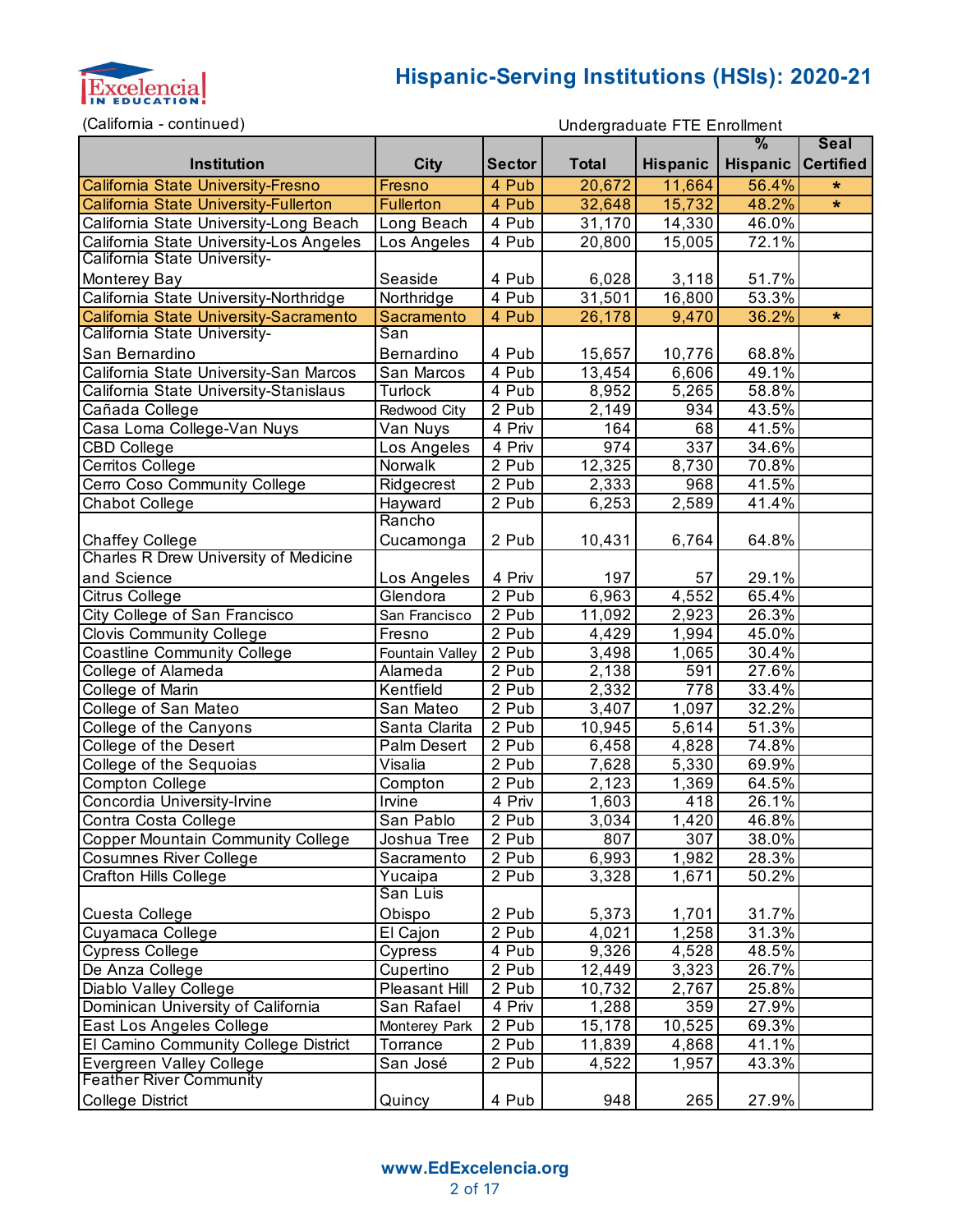

(California - continued)

```
Undergraduate FTE Enrollment
```

|                                                         |                                |                     |                    | $\sim$ ndorgradddio + + $\sim$ $\sim$ nnomnom. | $\frac{9}{6}$   | <b>Seal</b>      |
|---------------------------------------------------------|--------------------------------|---------------------|--------------------|------------------------------------------------|-----------------|------------------|
| Institution                                             |                                | <b>Sector</b>       | <b>Total</b>       |                                                | <b>Hispanic</b> | <b>Certified</b> |
|                                                         | <b>City</b><br>Los Altos Hills | 4 Pub               | 8,289              | <b>Hispanic</b><br>2,493                       | 30.1%           |                  |
| Foothill College                                        | Fresno                         | 2 Pub               | 11,473             | 7,047                                          | 61.4%           |                  |
| Fresno City College<br><b>Fresno Pacific University</b> |                                |                     | 2,449              |                                                | 58.7%           |                  |
|                                                         | Fresno                         | 4 Priv<br>2 Pub     | 12,635             | 1,438<br>7,554                                 | 59.8%           |                  |
| <b>Fullerton College</b>                                | Fullerton                      |                     |                    |                                                |                 |                  |
| Gavilan College                                         | Gilroy                         | 2 Pub               | 2,530              | 1,582                                          | 62.5%           |                  |
| <b>Glendale Community College</b>                       | Glendale<br><b>Huntington</b>  | 2 Pub               | 8,661              | 2,384                                          | 27.5%           |                  |
|                                                         |                                |                     |                    |                                                |                 |                  |
| Golden West College                                     | Beach                          | 2 Pub               | 6,154              | 2,134                                          | 34.7%           |                  |
| Grossmont College                                       | El Cajon                       | $2$ Pub             | 8,378              | 3,079                                          | 36.8%           |                  |
| Hacienda La Puente Adult Education                      | La Puente                      | 2 Pub               | 609                | 391                                            | 64.3%           |                  |
| <b>Hartnell College</b>                                 | Salinas                        | 2 Pub               | 5,179              | 3,733                                          | 72.1%           |                  |
| <b>Holy Names University</b>                            | Oakland                        | 4 Priv              | 637                | 249                                            | 39.1%           |                  |
| <b>Hope International University</b>                    | Fullerton                      | 4 Priv              | 579                | 153                                            | 26.5%           |                  |
| <b>Humboldt State University</b>                        | Arcata                         | 4 Pub               | 5,549              | 1,952                                          | 35.2%           |                  |
| Humphreys University-Stockton and                       |                                |                     |                    |                                                |                 |                  |
| <b>Modesto Campuses</b>                                 | Stockton                       | 4 Priv              | 156                | 55                                             | 35.0%           |                  |
| <b>Imperial Valley College</b>                          | Imperial                       | 2 Pub               | 4,643              | 4,296                                          | 92.5%           |                  |
| John Paul the Great Catholic University                 | Escondido                      | 4 Priv              | 263                | 75                                             | 28.4%           |                  |
| La Sierra University                                    | Riverside                      | $\overline{4}$ Priv | 1,435              | 707                                            | 49.3%           |                  |
|                                                         | South                          |                     |                    |                                                |                 |                  |
| Lake Tahoe Community College                            | Lake Tahoe                     | 2 Pub               | 1,205              | 401                                            | 33.2%           |                  |
| Las Positas College                                     | Livermore                      | 2 Pub               | 4,360              | 1,272                                          | 29.2%           |                  |
| Lassen Community College                                | Susanville                     | 2 Pub               | 927                | 261                                            | 28.2%           |                  |
| <b>Life Pacific University</b>                          | San Dimas                      | 4 Priv              | 442                | 190                                            | 43.0%           |                  |
| Loma Linda University                                   | Loma Linda                     | 4 Priv              | 984                | $\overline{372}$                               | 37.8%           |                  |
| Long Beach City College                                 | Long Beach                     | 2 Pub               | 13,981             | 8,313                                          | 59.5%           | $\ast$           |
| Los Angeles City College                                | Los Angeles                    | 2 Pub               | 7,273              | 3,861                                          | 53.1%           |                  |
| Los Angeles County College of                           |                                |                     |                    |                                                |                 |                  |
| Nursing and Allied Health                               | Los Angeles                    | 2 Pub               | 67                 | 30                                             | 45.0%           |                  |
| Los Angeles Harbor College                              | Wilmington                     | 2 Pub               | 3,823              | 2,410                                          | 63.0%           |                  |
| Los Angeles Mission College                             | Sylmar                         | 2 Pub               | 4,207              | 3,231                                          | 76.8%           |                  |
| Los Angeles Pacific University                          | San Dimas                      | 4 Priv              | 985                | 439                                            | 44.6%           |                  |
| Los Angeles Pierce College                              | <b>Woodland Hills</b>          | 2 Pub               | 9,002              | 4,389                                          | 48.8%           |                  |
| Los Angeles Southwest College                           | Los Angeles                    | 2 Pub               | 2,215              | 1,083                                          | 48.9%           |                  |
| Los Angeles Trade Technical College                     | Los Angeles                    | 2 Pub               | 5,198              | 3,636                                          | 70.0%           |                  |
| Los Angeles Valley College                              | Valley Glen                    | 2 Pub               | 7,506              | 3,824                                          | 50.9%           |                  |
| Los Medanos College                                     | Pittsburg                      | 2 Pub               | $\overline{4,783}$ | 2,086                                          | 43.6%           |                  |
|                                                         | Rancho                         |                     |                    |                                                |                 |                  |
| Marymount California University                         | Palos Verdes                   | 4 Priv              | 508                | 237                                            | 46.5%           |                  |
| Mendocino College                                       | Ukiah                          | 2 Pub               | 1,651              | 669                                            | 40.5%           |                  |
| Menlo College                                           | Atherton                       | 4 Priv              | 818                | 235                                            | 28.8%           |                  |
| Merced College                                          | Merced                         | 2 Pub               | 6,452              | 3,856                                          | 59.8%           |                  |
| Merritt College                                         | Oakland                        | 2 Pub               | $\overline{2,882}$ | 959                                            | 33.3%           |                  |
| Mills College                                           | Oakland                        | 4 Priv              | 584                | 204                                            | 34.9%           |                  |
| MiraCosta College                                       | Oceanside                      | 4 Pub               | 7,891              | 3,022                                          | 38.3%           |                  |
| <b>Mission College</b>                                  | Santa Clara                    | 2 Pub               | 3,223              | 977                                            | 30.3%           |                  |
| Modesto Junior College                                  | Modesto                        | 4 Pub               | 9,664              | 5,167                                          | 53.5%           |                  |
| Monterey Peninsula College                              | Monterey                       | 2 Pub               | 4,017              | 1,956                                          | 48.7%           |                  |
|                                                         | Moorpark                       | 2 Pub               | 7,968              | 2,944                                          | 37.0%           |                  |
| Moorpark College                                        |                                |                     |                    |                                                |                 |                  |
| Moreno Valley College                                   | Moreno Valley                  | 2 Pub               | 4,292              | 2,931                                          | 68.3%           |                  |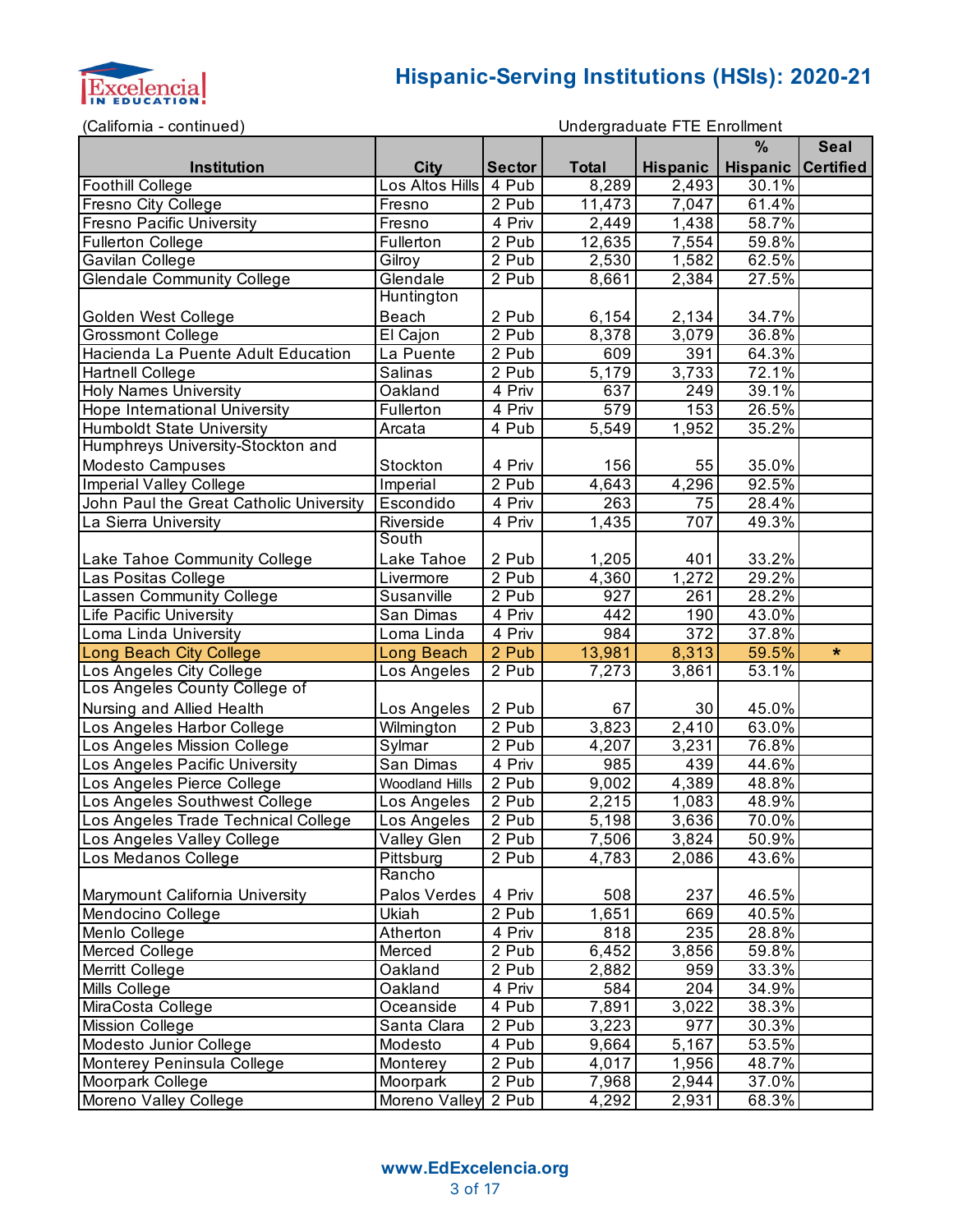

(California - continued)

```
Undergraduate FTE Enrollment
```

| Callionna continuou,               |                     |                     |                  | onaoigiadadlo i TE Enformont | $\%$               |             |
|------------------------------------|---------------------|---------------------|------------------|------------------------------|--------------------|-------------|
|                                    |                     |                     |                  |                              |                    | <b>Seal</b> |
| Institution                        | <b>City</b>         | <b>Sector</b>       | <b>Total</b>     | <b>Hispanic</b>              | Hispanic Certified |             |
| Mount Saint Mary's University      | Los Angeles         | 4 Priv              | 1,789            | 1,041                        | 58.2%              |             |
| Mt San Antonio College             | Walnut              | $2$ Pub             | 16,094           | 9,913                        | 61.6%              |             |
| Mt San Jacinto Community           |                     |                     |                  |                              |                    |             |
| <b>College District</b>            | San Jacinto         | 2 Pub               | 8,167            | 4,141                        | 50.7%              |             |
| Napa Valley College                | Napa                | 2 Pub               | 3,041            | 1,448                        | 47.6%              |             |
| <b>National University</b>         | La Jolla            | 4 Priv              | 5,315            | 1,548                        | 29.1%              |             |
| Norco College                      | Norco               | 2 Pub               | 4,909            | $\overline{2,841}$           | 57.9%              |             |
| Notre Dame de Namur University     | <b>Belmont</b>      | $\overline{4}$ Priv | 161              | 80                           | 49.8%              |             |
| Oak Valley College                 | Rialto              | $\overline{4}$ Priv | 55               | 33                           | 60.6%              |             |
| Orange Coast College               | Costa Mesa          | 2 Pub               | 10,395           | 3,373                        | 32.5%              |             |
| Oxnard College                     | Oxnard              | 2 Pub               | 3,569            | 2,726                        | 76.4%              |             |
| Pacific Oaks College               | Pasadena            | $\overline{4}$ Priv | 195              | 113                          | 57.6%              |             |
| Pacific Union College              | Angwin              | 4 Priv              | 880              | 263                          | 29.9%              |             |
| Palo Alto University               | Palo Alto           | $\overline{4}$ Priv | 72               | 20                           | 28.2%              |             |
| Palo Verde College                 | <b>Blythe</b>       | 2 Pub               | 1,674            | 738                          | 44.1%              |             |
| Palomar College                    | San Marcos          | 2 Pub               | 11,748           | $\sqrt{5,422}$               | 46.2%              |             |
| Pasadena City College              | Pasadena            | 2 Pub               | 14,667           | 7,032                        | 47.9%              |             |
| Porterville College                | Porterville         | 2 Pub               | 2,250            | 1,814                        | 80.7%              |             |
| Providence Christian College       | Pasadena            | $\overline{4}$ Priv | $\overline{1}20$ | $\overline{56}$              | 46.5%              |             |
| Reedley College                    | Reedley             | 2 Pub               | 3,501            | 2,677                        | 76.5%              |             |
| Rio Hondo College                  | Whittier            | $\overline{4}$ Pub  | 8,973            | 7,707                        | 85.9%              |             |
| Riverside City College             | Riverside           | $2$ Pub             | 10,675           | 6,977                        | 65.4%              |             |
| Sacramento City College            | Sacramento          | 2 Pub               | 9,637            | 3,233                        | 33.5%              |             |
| Saddleback College                 | Mission Viejo       | 2 Pub               | 10,107           | 2,877                        | 28.5%              |             |
| Saint Mary's College of California | Moraga              | 4 Priv              | 2,371            | 726                          | 30.6%              |             |
|                                    | San                 |                     |                  |                              |                    |             |
| San Bernardino Valley College      | Bernardino          | 2 Pub               | 6,620            | 4,651                        | 70.3%              |             |
| San Diego Christian College        | Santee              | 4 Priv              | $\overline{4}17$ | 146                          | 35.1%              |             |
| San Diego City College             | San Diego           | $\overline{2}$ Pub  | 6,287            | 3,140                        | 49.9%              |             |
| San Diego Mesa College             | San Diego           | 4 Pub               | 10,717           | 4,281                        | 39.9%              |             |
| San Diego Miramar College          | San Diego           | 2 Pub               | 5,758            | 1,682                        | 29.2%              |             |
| San Diego State University         | San Diego           | 4 Pub               | 29,459           | 9,813                        | 33.3%              | $\star$     |
| San Francisco State University     | San Francisco       | $4$ Pub             | 21,533           | 7,770                        | 36.1%              |             |
| San Joaquin Delta College          | Stockton            | 2 Pub               | 11,107           | 5,569                        | 50.1%              |             |
| San José City College              | San José            | 2 Pub               | 3,930            | 1,910                        | 48.6%              |             |
| San José State University          | San José            | 4 Pub               | 25,086           | 7,476                        | 29.8%              |             |
| Santa Ana College                  | Santa Ana           | 4 Pub               | 10,622           | 6,650                        | 62.6%              |             |
| Santa Barbara City College         | Santa Barbara       | 2 Pub               | 7,792            | 2,963                        | 38.0%              |             |
| Santa Monica College               | Santa Monica        | 4 Pub               | 16,439           | 6,728                        | 40.9%              |             |
| Santa Rosa Junior College          | Santa Rosa          | 2 Pub               | 8,892            | 3,443                        | 38.7%              |             |
| Santiago Canyon College            | Orange              | 2 Pub               | 4,859            | 2,435                        | 50.1%              |             |
| Sierra College                     | Rocklin             | 2 Pub               | 10,280           | 2,887                        | 28.1%              |             |
| Simpson University                 | Redding             | 4 Priv              | 607              | 171                          | 28.2%              |             |
| Skyline College                    | San Bruno           | 2 Pub               | 3,973            | 1,258                        | 31.7%              |             |
| Solano Community College           | Fairfield           | 4 Pub               | 5,316            | 1,762                        | 33.2%              |             |
| Sonoma State University            | <b>Rohnert Park</b> | 4 Pub               | 6,756            | 2,516                        | 37.2%              |             |
| Southern California University of  |                     |                     |                  |                              |                    |             |
| <b>Health Sciences</b>             | Whittier            | 4 Priv              | 164              | 50                           | 30.6%              |             |
| Southwestern College               | Chula Vista         | 2 Pub               | 10,169           | 7,290                        | 71.7%              |             |
| <b>Taft College</b>                | Taft                | 2 Pub               | 1,988            | 1,210                        | 60.9%              |             |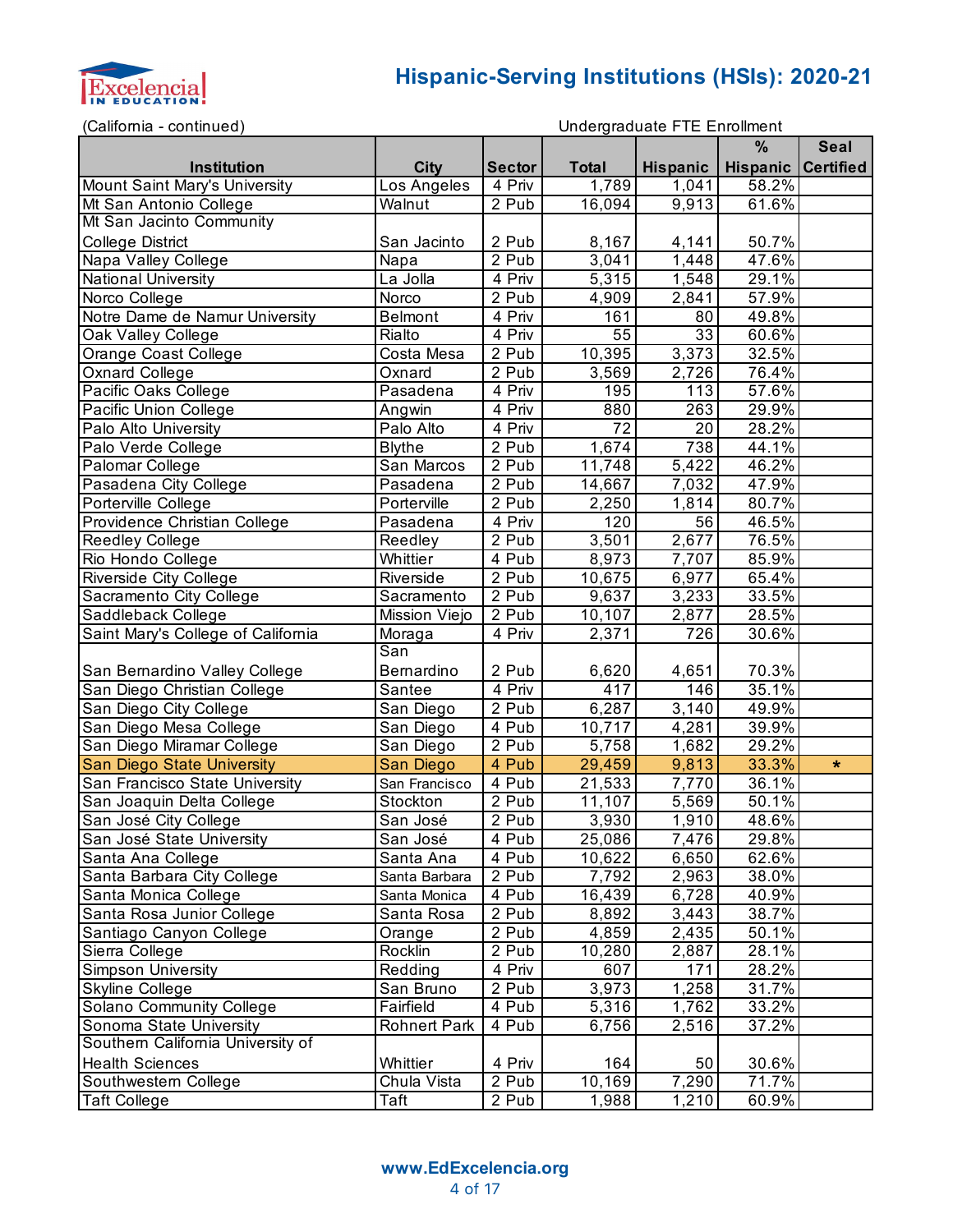

(California - continued)

|                                         |                    |                    |              |                    | %               | <b>Seal</b>      |
|-----------------------------------------|--------------------|--------------------|--------------|--------------------|-----------------|------------------|
| <b>Institution</b>                      | <b>City</b>        | Sector             | <b>Total</b> | <b>Hispanic</b>    | <b>Hispanic</b> | <b>Certified</b> |
| University of California-Irvine         | Irvine             | 4 Pub              | 29,251       | 7,384              | 25.2%           |                  |
| University of California-Merced         | <b>Merced</b>      | 4 Pub              | 8,227        | 4,764              | 57.9%           | $\star$          |
| University of California-Riverside      | <b>Riverside</b>   | 4 Pub              | 22,313       | 9,244              | 41.4%           | $\star$          |
| University of California-Santa Cruz     | Santa Cruz         | 4 Pub              | 16,798       | 4,582              | 27.3%           |                  |
| University of La Verne                  | La Verne           | 4 Priv             | 3,588        | 2,102              | 58.6%           |                  |
| University of Redlands                  | Redlands           | 4 Priv             | 2,588        | 1,035              | 40.0%           |                  |
| University of Saint Katherine           | San Marcos         | 4 Priv             | 227          | 99                 | 43.7%           |                  |
| University of the West                  | Rosemead           | 4 Priv             | 108          | $\overline{35}$    | 32.4%           |                  |
| Vanguard University of                  |                    |                    |              |                    |                 |                  |
| Southern California                     | Costa Mesa         | 4 Priv             | 1,859        | 868                | 46.7%           |                  |
| Ventura College                         | Ventura            | 2 Pub              | 6,205        | 3,939              | 63.5%           |                  |
| Victor Valley College                   | Victorville        | 2 Pub              | 5,703        | 3,471              | 60.9%           |                  |
| West Hills College-Coalinga             | Coalinga           | 2 Pub              | 1,734        | 1,211              | 69.9%           |                  |
| West Hills College-Lemoore              | Lemoore            | 2 Pub              | 2,111        | 1,385              | 65.6%           |                  |
| West Los Angeles College                | <b>Culver City</b> | 4 Pub              | 5,767        | 2,835              | 49.2%           |                  |
| <b>West Valley College</b>              | Saratoga           | 2 Pub              | 4,103        | 1,328              | 32.4%           |                  |
| <b>Whittier College</b>                 | Whittier           | 4 Priv             | 1,469        | 786                | 53.5%           |                  |
| <b>Woodbury University</b>              | <b>Burbank</b>     | 4 Priv             | 987          | 402                | 40.8%           |                  |
| <b>Woodland Community College</b>       | Woodland           | 2 Pub              | 2,554        | 1,143              | 44.7%           |                  |
| <b>World Mission University</b>         | Los Angeles        | 4 Priv             | 146          | 41                 | 27.7%           |                  |
| Yuba College                            | Marysville         | 2 Pub              | 2,959        | 1,046              | 35.3%           |                  |
| <b>CA Total</b>                         | 174                |                    | 1,198,768    | 568,446            | 47.4%           |                  |
| <b>COLORADO (CO)</b>                    |                    |                    |              |                    |                 |                  |
| <b>Adams State University</b>           | Alamosa            | 4 Pub              | 1,521        | 591                | 38.9%           |                  |
| Aims Community College                  | Greeley            | 2 Pub              | 3,142        | $\overline{1,}106$ | 35.2%           |                  |
|                                         | Glenwood           |                    |              |                    |                 |                  |
| Colorado Mountain College               | Springs            | 4 Pub              | 2,993        | 810                | 27.1%           |                  |
| Colorado State University Pueblo        | Pueblo             | $\overline{4}$ Pub | 3,329        | 1,189              | 35.7%           |                  |
| Community College of Aurora             | Aurora             | 2 Pub              | 3,528        | 1,096              | 31.1%           |                  |
| <b>Community College of Denver</b>      | Denver             | 4 Pub              | 4,158        | 1,488              | 35.8%           |                  |
| <b>Lamar Community College</b>          | Lamar              | 2 Pub              | 491          | 158                | 32.2%           |                  |
| Metropolitan State University of Denver | Denver             | 4 Pub              | 13,900       | 4,473              | 32.2%           |                  |
| Morgan Community College                | Fort Morgan        | 4 Pub              | 754          | 253                | 33.6%           |                  |
| Otero Junior College                    | La Junta           | 2 Pub              | 759          | 305                | $40.1\%$        |                  |
| <b>Pueblo Community College</b>         | Pueblo             | 4 Pub              | 3,193        | 1,093              | 34.2%           |                  |
| <b>Regis University</b>                 | Denver             | 4 Priv             | 2,525        | 659                | 26.1%           |                  |
| <b>Trinidad State Junior College</b>    | Trinidad           | 2 Pub              | 928          | 410                | 44.2%           |                  |
| <b>CO Total</b>                         | 13                 |                    | 41,221       | 13,632             | 33.1%           |                  |
| <b>CONNECTICUT (CT)</b>                 |                    |                    |              |                    |                 |                  |
| Capital Community College               | Hartford           | 2 Pub              | 1,268        | 383                | 30.2%           |                  |
| <b>Gateway Community College</b>        | New Haven          | 2 Pub              | 3,279        | 963                | 29.4%           |                  |
| Housatonic Community College            | Bridgeport         | 2 Pub              | 2,169        | 810                | 37.3%           |                  |
| Naugatuck Valley Community College      | Waterbury          | 2 Pub              | 2,959        | 918                | 31.0%           |                  |
| Norwalk Community College               | Norwalk            | 2 Pub              | 2,430        | 963                | 39.6%           |                  |
| University of Bridgeport                | Bridgeport         | 4 Priv             | 2,057        | 573                | 27.8%           |                  |
| University of Connecticut-Stamford      | Stamford           | 4 Pub              | 2,210        | 710                | 32.1%           |                  |
| University of Connecticut-              |                    |                    |              |                    |                 |                  |
| <b>Waterbury Campus</b>                 | Waterbury          | 4 Pub              | 815          | 204                | 25.1%           |                  |
| <b>CT Total</b>                         | 8                  |                    | 17,186       | 5,523              | 32.1%           |                  |
| <b>DISTRICT OF COLUMBIA (DC)</b>        |                    |                    |              |                    |                 |                  |
| <b>Trinity Washington University</b>    | Washington         | 4 Priv             | 1,193        | 433                | 36.3%           |                  |
| <b>DC Total</b>                         | 1                  |                    | 1,193        | 433                | 36.3%           |                  |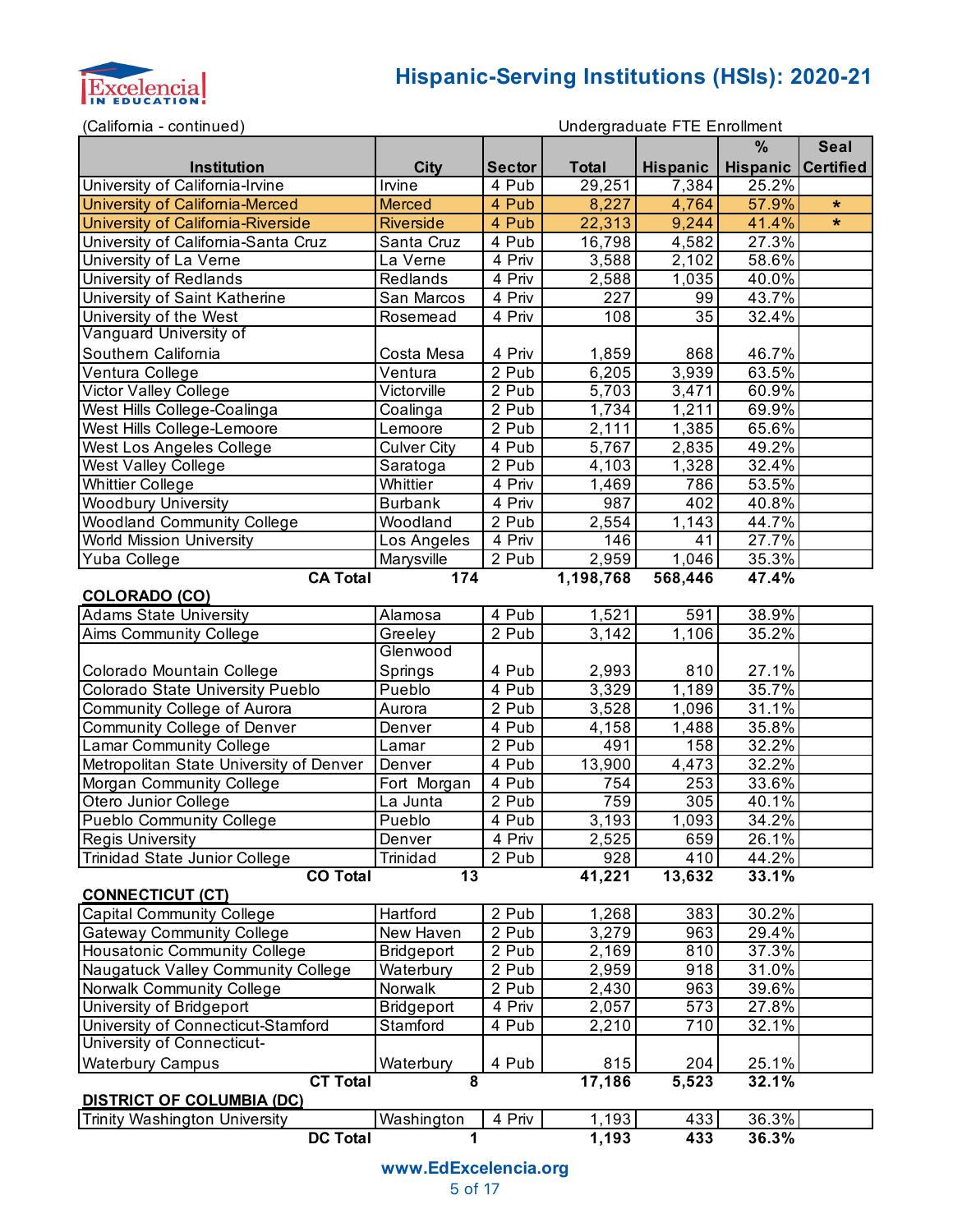

|                                                            | Undergraduate FTE Enrollment |                    |                  |                 |                           |             |
|------------------------------------------------------------|------------------------------|--------------------|------------------|-----------------|---------------------------|-------------|
|                                                            |                              |                    |                  |                 | %                         | <b>Seal</b> |
| Institution                                                | <b>City</b>                  | <b>Sector</b>      | <b>Total</b>     | <b>Hispanic</b> | <b>Hispanic Certified</b> |             |
| <b>FLORIDA (FL)</b>                                        |                              |                    |                  |                 |                           |             |
| <b>AdventHealth University</b>                             | Orlando                      | 4 Priv             | 772              | 268             | 34.8%                     |             |
| Albizu University-Miami                                    | Miami                        | 4 Priv             | $\overline{1}11$ | 94              | 84.6%                     |             |
| Altierus Career College-Tampa                              | Tampa                        | 2 Priv             | 387              | 150             | 38.7%                     |             |
| <b>Barry University</b>                                    | Miami                        | 4 Priv             | 3,119            | 1,179           | 37.8%                     |             |
|                                                            | Fort                         |                    |                  |                 |                           |             |
| <b>Broward College</b>                                     | Lauderdale                   | 4 Pub              | 19,806           | 7,463           | 37.7%                     |             |
| City College-Miami                                         | Miami                        | 4 Priv             | 36               | 22              | 60.5%                     |             |
| Florida Atlantic University                                | Boca Raton                   | 4 Pub              | 20,184           | 5,615           | 27.8%                     |             |
| <b>Florida International University</b>                    | Miami                        | 4 Pub              | 36,226           | 24,333          | 67.2%                     | $\star$     |
| Florida SouthWestern State College                         | Fort Myers                   | $\overline{4}$ Pub | 9,708            | 3,318           | 34.2%                     |             |
| Hillsborough Community College                             | Tampa                        | 2 Pub              | 12,472           | 4,444           | 35.6%                     |             |
| <b>Hodges University</b>                                   | Fort Myers                   | 4 Priv             | 471              | 156             | 33.3%                     |             |
| Indian River State College                                 | Fort Pierce                  | 4 Pub              | 9,013            | 2,735           | 30.3%                     |             |
|                                                            | Fort                         |                    |                  |                 |                           |             |
| Keiser University-Ft Lauderdale                            | Lauderdale                   | 4 Priv             | 13,775           | 3,865           | 28.1%                     |             |
| Miami Dade College                                         | Miami                        | 4 Pub              | 30,673           | 22,196          | 72.4%                     | $\star$     |
|                                                            | Fort                         |                    |                  |                 |                           |             |
| Nova Southeastern University                               | Lauderdale                   | 4 Priv             | 5,738            | 1,979           | 34.5%                     |             |
| Palm Beach State College                                   | Lake Worth                   | 4 Pub              | 15,477           | 5,019           | 32.4%                     |             |
| Polk State College                                         | Winter Haven                 | 4 Pub              | 6,141            | 1,609           | 26.2%                     |             |
| Polytechnic University of Puerto Rico-                     |                              |                    |                  |                 |                           |             |
| Miami                                                      | Miami                        | 4 Priv             | 39               | 39              | 100.0%                    |             |
| Polytechnic University of Puerto Rico-                     |                              |                    |                  |                 |                           |             |
| Orlando                                                    | Orlando                      | 4 Priv             | 99               | 98              | 99.2%                     |             |
| <b>SABER College</b>                                       | Miami                        | 2 Priv             | 41               | 41              | 100.0%                    |             |
| Seminole State College of Florida                          | Sanford                      | 4 Pub              | 9,664            | 2,678           | 27.7%                     |             |
| South Florida Bible College and                            | Deerfield                    |                    |                  |                 |                           |             |
| <b>Theological Seminary</b>                                | Beach                        | 4 Priv             | 171              | 43              | 25.1%                     |             |
| South Florida State College                                | Avon Park                    | 4 Pub              | 1,723            | 644             | 37.4%                     |             |
| St. John Vianney College Seminary                          | Miami                        | 4 Priv             | 57               | 18              | 31.6%                     |             |
| St. Thomas University                                      | Miami Gardens                | 4 Priv             | 2,309            | 1,072           | 46.4%                     |             |
| The College of the Florida Keys                            | <b>Key West</b>              | 4 Pub              | 557              | 141             | 25.2%                     |             |
| Trinity International University-Florida                   | Miami                        | 4 Priv             | 70               | $\overline{31}$ | 45.2%                     |             |
| <b>University of Central Florida</b>                       | Orlando                      | 4 Pub              | 50,732           | 14,547          | 28.7%                     | *           |
| Valencia College                                           | Orlando                      | 4 Pub              | 28,377           | 11,047          | 38.9%                     |             |
| <b>FL Total</b>                                            | 29                           |                    | 277,948          | 114,845         | 41.3%                     |             |
| <b>GEORGIA (GA)</b>                                        |                              |                    |                  |                 |                           |             |
| Dalton State College                                       | Dalton                       | 4 Pub              | 3,686            | 1,213           | 32.9%                     |             |
| <b>GA Total</b>                                            | 1                            |                    | 3,686            | 1,213           | 32.9%                     |             |
| <b>ILLINOIS (IL)</b>                                       |                              |                    |                  |                 |                           |             |
| American Academy of Art                                    |                              | 4 Priv             | 144              | 53              | 37.0%                     |             |
| <b>Aurora University</b>                                   | Chicago                      | 4 Priv             | 3,954            | 1,442           | 36.5%                     |             |
| City Colleges of Chicago-                                  | Aurora                       |                    |                  |                 |                           |             |
| Harold Washington College                                  |                              | 2 Pub              |                  |                 |                           |             |
| City Colleges of Chicago-                                  | Chicago                      |                    | 3,993            | 1,913           | 47.9%                     |             |
|                                                            |                              |                    |                  |                 |                           |             |
| Harry S Truman College<br><b>City Colleges of Chicago-</b> | Chicago                      | 2 Pub              | 2,539            | 981             | 38.7%                     |             |
|                                                            |                              |                    |                  |                 |                           |             |
| Malcolm X College<br>City Colleges of Chicago-Olive-       | Chicago                      | 2 Pub              | 4,292            | 2,221           | 51.7%                     |             |
|                                                            |                              |                    |                  |                 |                           |             |
| Harvey College                                             | Chicago                      | 2 Pub              | 1,154            | 311             | 26.9%                     |             |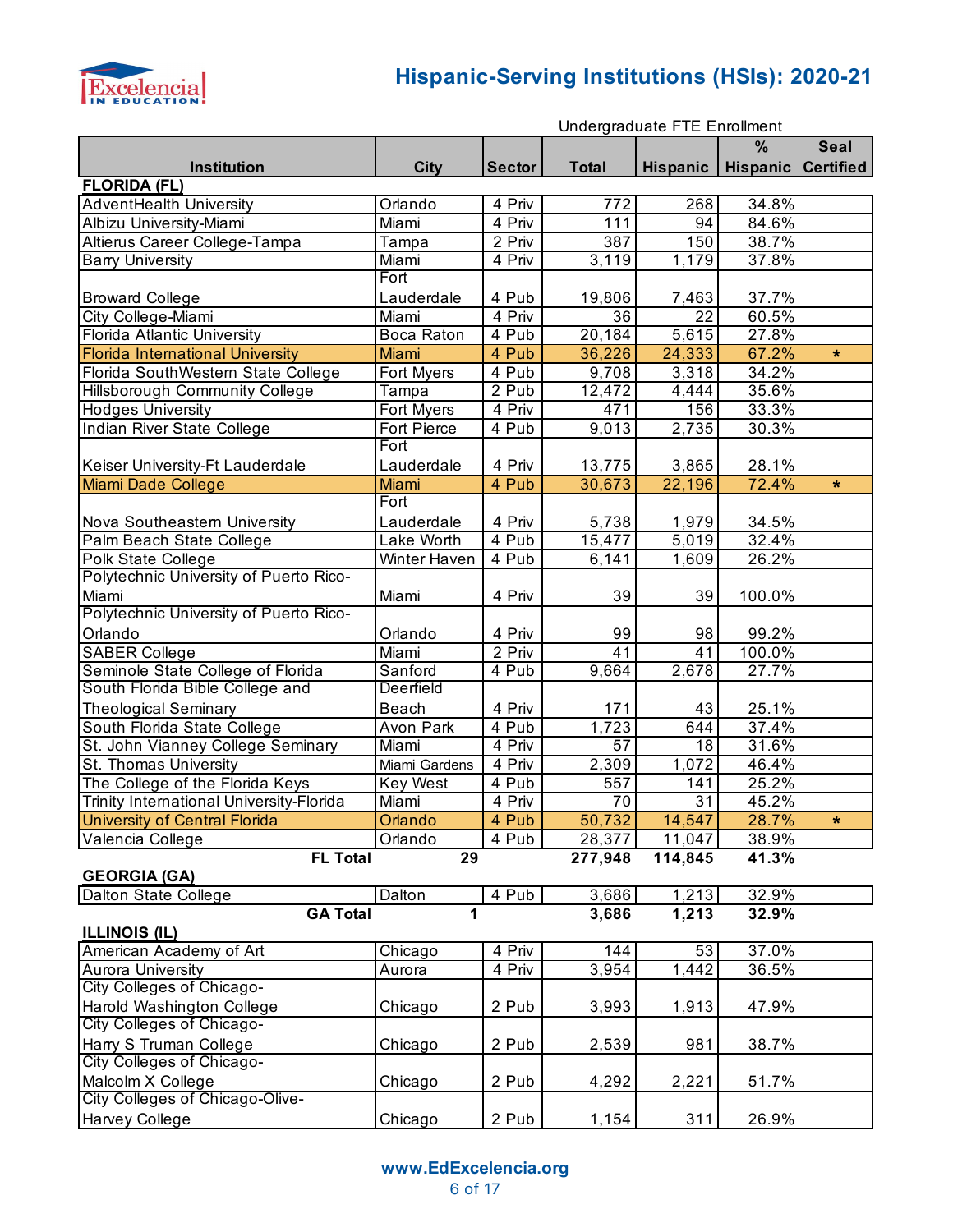

| (Illinois - continued)                 |                     |               |              | Undergraduate FTE Enrollment |                    |             |
|----------------------------------------|---------------------|---------------|--------------|------------------------------|--------------------|-------------|
|                                        |                     |               |              |                              | %                  | <b>Seal</b> |
| <b>Institution</b>                     | <b>City</b>         | <b>Sector</b> | <b>Total</b> | <b>Hispanic</b>              | Hispanic Certified |             |
| City Colleges of Chicago-              |                     |               |              |                              |                    |             |
| Richard J Daley College                | Chicago             | 2 Pub         | 2,641        | 1,964                        | 74.3%              |             |
| <b>City Colleges of Chicago-</b>       |                     |               |              |                              |                    |             |
| <b>Wilbur Wright College</b>           | Chicago             | 2 Pub         | 4,736        | 2,997                        | 63.3%              | $\star$     |
| College of Lake County                 | Grayslake           | 2 Pub         | 6,614        | 2,653                        | 40.1%              |             |
| Concordia University-Chicago           | <b>River Forest</b> | 4 Priv        | 1,384        | 460                          | 33.2%              |             |
| Dominican University                   | <b>River Forest</b> | 4 Priv        | 2,066        | 1,287                        | 62.3%              |             |
| <b>Elgin Community College</b>         | Elgin               | 2 Pub         | 4,537        | 1,447                        | 31.9%              |             |
| <b>Elmhurst University</b>             | Elmhurst            | 4 Priv        | 2,746        | 741                          | 27.0%              |             |
| Joliet Junior College                  | Joliet              | 2 Pub         | 6,048        | 1,675                        | 27.7%              |             |
| Judson University                      | Elgin               | 4 Priv        | 894          | 270                          | 30.2%              |             |
| Morton College                         | Cicero              | 2 Pub         | 1,853        | 1,513                        | 81.6%              |             |
| <b>National Louis University</b>       | Chicago             | 4 Priv        | 2,973        | 1,677                        | 56.4%              |             |
| North Park University                  | Chicago             | 4 Priv        | 1,746        | 553                          | 31.7%              |             |
| Northeastern Illinois University       | Chicago             | 4 Pub         | 3,907        | $\overline{1,631}$           | 41.8%              |             |
| Oak Point University**                 | Chicago             | 4 Priv        | 587          | 184                          | 31.3%              |             |
| <b>Roosevelt University</b>            |                     | 4 Priv        | 2,792        | 857                          | 30.7%              |             |
|                                        | Chicago             |               | 72           |                              |                    |             |
| <b>Rush University</b>                 | Chicago             | 4 Priv        |              | 33                           | 45.9%              |             |
| Saint Augustine College                | Chicago             | 4 Priv        | 769          | 682                          | 88.7%              |             |
| Saint Xavier University                | Chicago             | 4 Priv        | 2,957        | 1,325                        | 44.8%              |             |
| The Chicago School of Professional     |                     |               |              |                              |                    |             |
| Psychology at Chicago                  | Chicago             | 4 Priv        | 14           | 5                            | 36.1%              |             |
| <b>Triton College</b>                  | <b>River Grove</b>  | 2 Pub         | 4,659        | 2,086                        | 44.8%              |             |
| University of Illinois Chicago         | Chicago             | 4 Pub         | 20,789       | 7,164                        | 34.5%              | $\star$     |
| VanderCook College of Music            | Chicago             | 4 Priv        | 70           | 24                           | 34.0%              |             |
| <b>Waubonsee Community College</b>     | <b>Sugar Grove</b>  | 2 Pub         | 4,051        | 1,391                        | 34.4%              |             |
| William Rainey Harper College          | Palatine            | 2 Pub         | 7,022        | 1,935                        | 27.6%              |             |
| <b>IL Total</b>                        | 30                  |               | 102,004      | 41,475                       | 40.7%              |             |
| <b>INDIANA (IN)</b>                    |                     |               |              |                              |                    |             |
| Calumet College of Saint Joseph        | Whiting             | 4 Priv        | 458          | 147                          | 32.1%              |             |
| Goshen College                         | Goshen              | 4 Priv        | 782          | 210                          | 26.8%              |             |
| Indiana University-Northwest           | Gary<br>3           | 4 Pub         | 2,855        | 767                          | 26.9%              |             |
| <b>IN Total</b><br><b>KANSAS (KS)</b>  |                     |               | 4,095        | 1,124                        | 27.4%              |             |
| Dodge City Community College           | Dodge City          | 2 Pub         | 961          | 406                          | 42.3%              |             |
| Donnelly College                       | Kansas City         | 4 Priv        | 255          | 125                          | 48.8%              |             |
| <b>Garden City Community College</b>   | Garden City         | 2 Pub         | 1,157        | 532                          | 46.0%              |             |
| <b>Seward County Community College</b> | Liberal             | 2 Pub         | 981          | 561                          | 57.2%              |             |
| <b>KS Total</b>                        | 4                   |               | 3,354        | 1,623                        | 48.4%              |             |
| <b>LOUISIANA (LA)</b>                  |                     |               |              |                              |                    |             |
| Saint Joseph Seminary College          | St. Benedict        | 4 Priv        | 106          | 29                           | 27.8%              |             |
| <b>LA Total</b>                        | 1                   |               | 106          | 29                           | 27.8%              |             |
| <b>MARYLAND (MD)</b>                   |                     |               |              |                              |                    |             |
| Montgomery College                     | Rockville           | 2 Pub         | 11,312       | 2,954                        | 26.1%              |             |
| <b>MD Total</b>                        | 1                   |               | 11,312       | 2,954                        | 26.1%              |             |
| <b>MASSACHUSETTS (MA)</b>              |                     |               |              |                              |                    |             |
| Benjamin Franklin Institute of         |                     |               |              |                              |                    |             |
| Technology                             | <b>Boston</b>       | 4 Priv        | 378          | 101                          | 26.7%              |             |
| <b>Bunker Hill Community College</b>   | <b>Boston</b>       | 2 Pub         | 5,630        | 1,450                        | 25.7%              |             |
| North Shore Community College          | Danvers             | 2 Pub         | 2,708        | 741                          | 27.4%              |             |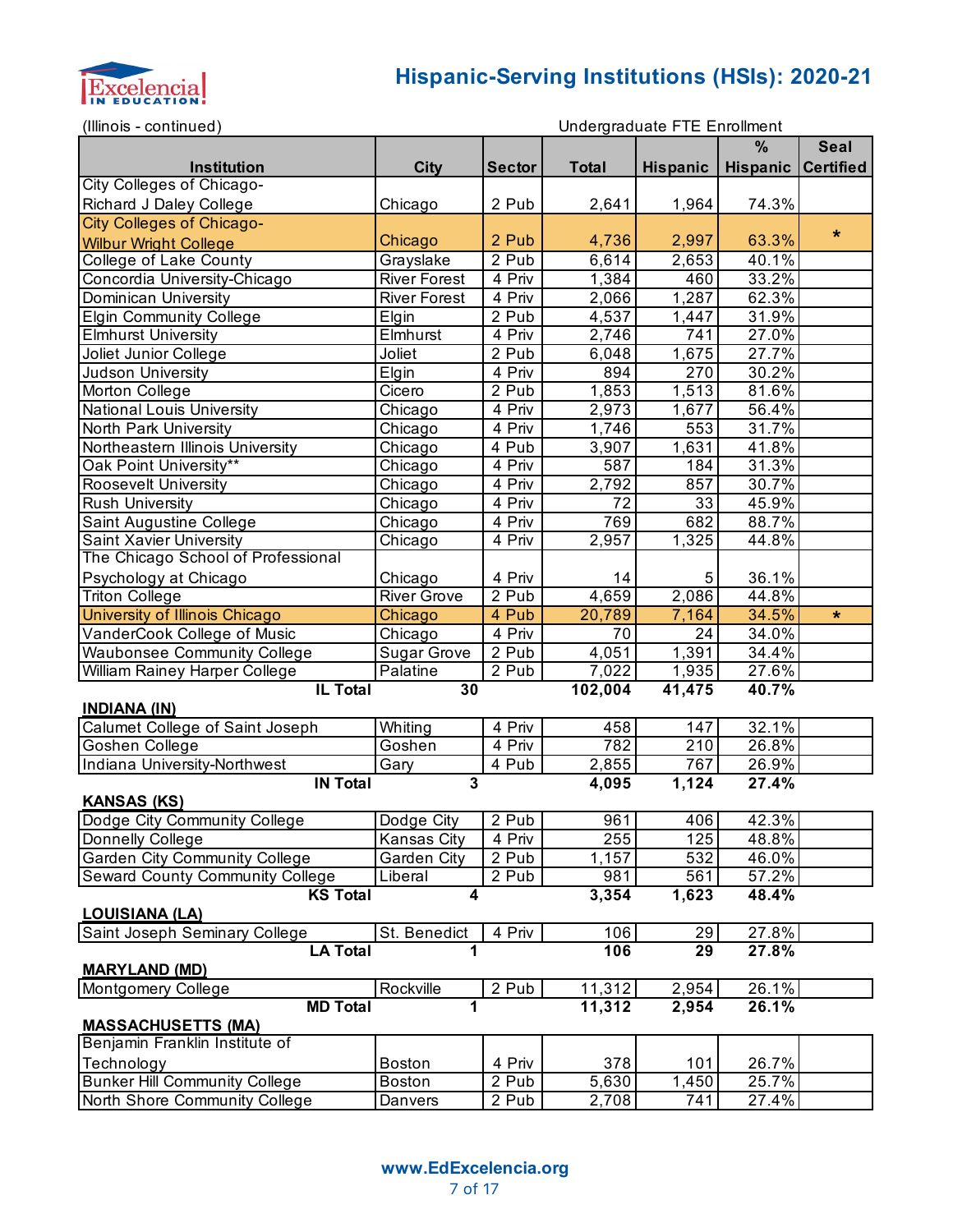

| (Massachusetts - continued)                 |                |                     |                  | Undergraduate FTE Enrollment |          |                  |
|---------------------------------------------|----------------|---------------------|------------------|------------------------------|----------|------------------|
|                                             |                |                     |                  |                              | %        | <b>Seal</b>      |
| Institution                                 | <b>City</b>    | <b>Sector</b>       | <b>Total</b>     | Hispanic                     | Hispanic | <b>Certified</b> |
| Northern Essex Community College            | Haverhill      | 2 Pub               | 2,562            | 1,069                        | 41.7%    |                  |
| <b>Springfield Technical Community</b>      |                |                     |                  |                              |          |                  |
| College                                     | Springfield    | 2 Pub               | 2,581            | 778                          | 30.1%    |                  |
| <b>Urban College of Boston</b>              | <b>Boston</b>  | $\overline{2}$ Priv | 250              | 158                          | 63.3%    |                  |
| <b>MA Total</b>                             | 6              |                     | 14,108           | 4,296                        | 30.5%    |                  |
| <b>NEBRASKA (NE)</b>                        |                |                     |                  |                              |          |                  |
| <b>Central Community College</b>            | Grand Island   | 2 Pub               | 3,175            | 797                          | 25.1%    |                  |
| Western Nebraska Community College          | Scottsbluff    | 2 Pub               | 1,018            | 275                          | 27.0%    |                  |
| <b>NE Total</b>                             | $\overline{2}$ |                     | 4,193            | 1,072                        | 25.6%    |                  |
| <b>NEVADA (NV)</b>                          |                |                     |                  |                              |          |                  |
| College of Southern Nevada                  | Las Vegas      | 4 Pub               | 17,717           | 6,392                        | 36.1%    |                  |
| Nevada State College                        | Henderson      | 4 Pub               | 4,153            | 1,715                        | 41.3%    |                  |
| Truckee Meadows Community College           | Reno           | 4 Pub               | 5,855            | 1,882                        | 32.1%    |                  |
| University of Nevada-Las Vegas              | Las Vegas      | 4 Pub               | 22,273           | 7,137                        | 32.0%    |                  |
| <b>NV Total</b>                             | 4              |                     | 49,998           | 17,126                       | 34.3%    |                  |
| <b>NEW JERSEY (NJ)</b>                      |                |                     |                  |                              |          |                  |
| <b>Atlantic Cape Community College</b>      | Mays Landing   | 2 Pub               | 2,801            | 753                          | 26.9%    |                  |
| <b>Bergen Community College</b>             | Paramus        | 2 Pub               | 7,812            | $\overline{2,808}$           | 35.9%    |                  |
| <b>Bloomfield College</b>                   | Bloomfield     | 4 Priv              | 1,453            | 458                          | 31.5%    |                  |
| <b>Caldwell University</b>                  | Caldwell       | 4 Priv              | 1,699            | 532                          | 31.3%    |                  |
| <b>Essex County College</b>                 | Newark         | 2 Pub               | 4,034            | 1,152                        | 28.6%    |                  |
| Fairleigh Dickinson University-             |                |                     |                  |                              |          |                  |
| Metropolitan Campus                         | Teaneck        | 4 Priv              | 3,582            | 1,164                        | 32.5%    |                  |
| <b>Felician University</b>                  | Lodi           | 4 Priv              | 1,936            | 674                          | 34.8%    |                  |
| <b>Hudson County Community College</b>      | Jersey City    | 2 Pub               | 4,902            | 2,734                        | 55.8%    |                  |
| <b>Kean University</b>                      | Union          | 4 Pub               | 10,322           | 3,494                        | 33.8%    |                  |
| Middlesex County College                    | Edison         | 2 Pub               | 6,351            | 2,085                        | 32.8%    |                  |
| Montclair State University                  | Montclair      | 4 Pub               | 15,282           | 4,953                        | 32.4%    |                  |
| New Jersey City University                  | Jersey City    | 4 Pub               | 5,293            | 2,309                        | 43.6%    |                  |
| Passaic County Community College            | Paterson       | 2 Pub               | 3,277            | 1,892                        | 57.7%    |                  |
| Pillar College                              | Newark         | 4 Priv              | $\overline{3}22$ | 193                          | 60.0%    |                  |
| <b>Rutgers University-Newark</b>            | Newark         | 4 Pub               | 8,436            | 2,513                        | 29.8%    |                  |
| Saint Elizabeth University                  | Morristown     | 4 Priv              | 692              | 192                          | 27.7%    |                  |
| Saint Peter's University                    | Jersey City    | $\overline{4}$ Priv | 2,163            | $\overline{1,048}$           | 48.5%    |                  |
| <b>Union County College</b>                 | Cranford       | 2 Pub               | 5,247            | 2,177                        | 41.5%    |                  |
| William Paterson University of              |                |                     |                  |                              |          |                  |
| New Jersey                                  | Wayne          | 4 Pub               | 7,082            | 2,388                        | 33.7%    |                  |
| <b>NJ Total</b>                             | 19             |                     | 92,685           | 33,519                       | 36.2%    |                  |
| <b>NEW MEXICO (NM)</b>                      |                |                     |                  |                              |          |                  |
| <b>Central New Mexico Community College</b> | Albuquerque    | 2 Pub               | 10,678           | 5,826                        | 54.6%    |                  |
| <b>Clovis Community College</b>             | Clovis         | 2 Pub               | 1,237            | 619                          | 50.1%    |                  |
| Eastern New Mexico University Ruidoso       |                |                     |                  |                              |          |                  |
| <b>Branch Community College</b>             | Ruidoso        | 2 Pub               | 295              | 85                           | 28.9%    |                  |
| Eastern New Mexico University-              |                |                     |                  |                              |          |                  |
| Main Campus                                 | Portales       | 4 Pub               | 2,910            | 1,124                        | 38.6%    |                  |
| Eastern New Mexico University-              |                |                     |                  |                              |          |                  |
| Roswell Campus                              | Roswell        | 2 Pub               | 1,051            | 549                          | 52.3%    |                  |
| <b>Luna Community College</b>               | Las Vegas      | 2 Pub               | 410              | 327                          | 79.7%    |                  |
| Mesalands Community College                 | Tucumcari      | 2 Pub               | 317              | 126                          | 39.6%    |                  |
| New Mexico Highlands University             | Las Vegas      | 4 Pub               | 1,362            | 784                          | 57.5%    |                  |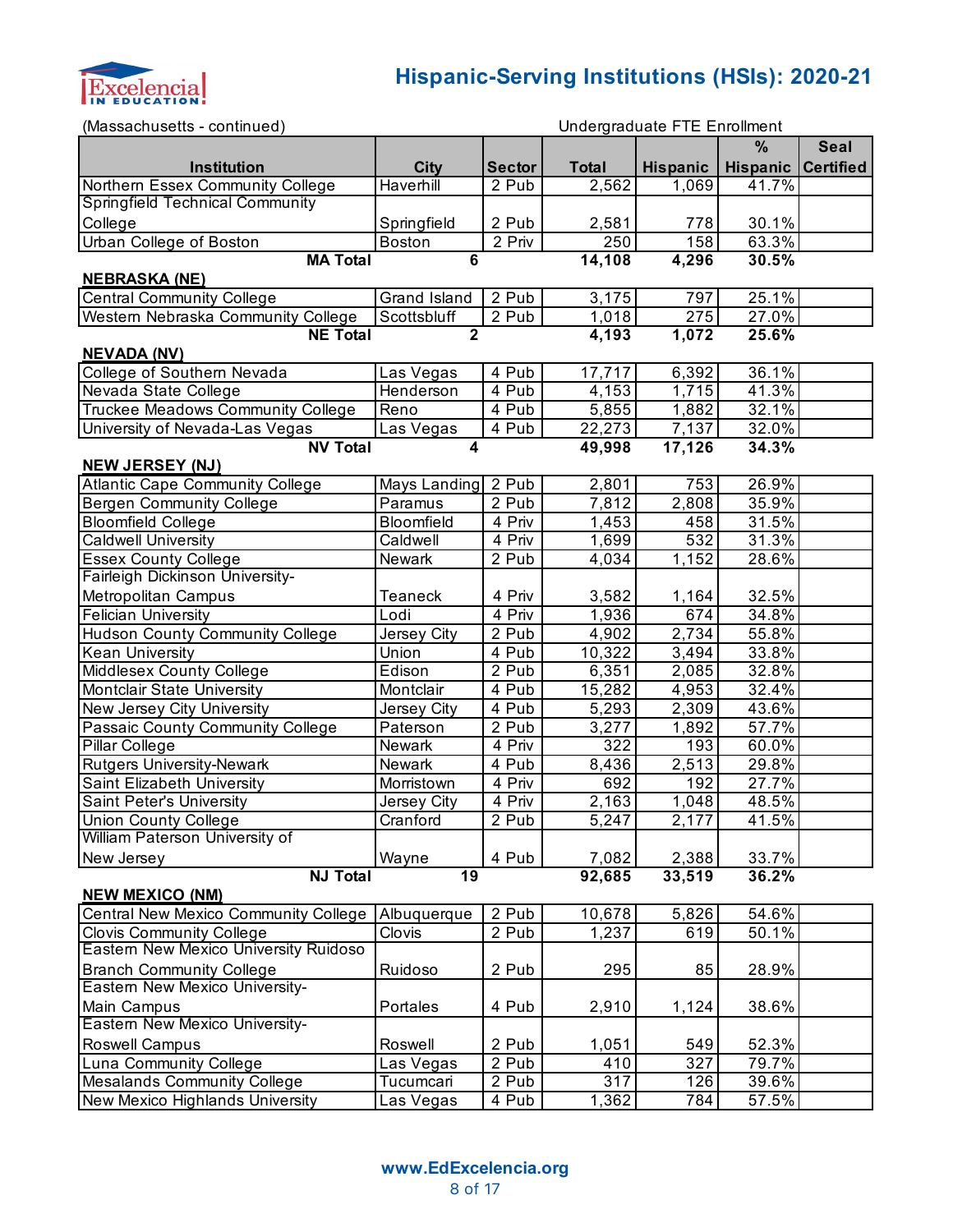

| Undergraduate FTE Enrollment<br>(New Mexico - continued)          |                    |                  |              |                 |                           |             |  |
|-------------------------------------------------------------------|--------------------|------------------|--------------|-----------------|---------------------------|-------------|--|
|                                                                   |                    |                  |              |                 | $\frac{9}{6}$             | <b>Seal</b> |  |
| <b>Institution</b>                                                | <b>City</b>        | <b>Sector</b>    | <b>Total</b> | <b>Hispanic</b> | <b>Hispanic Certified</b> |             |  |
| New Mexico Institute of Mining and                                |                    |                  |              |                 |                           |             |  |
| Technology                                                        | Socorro            | 4 Pub            | 1,154        | 322             | 27.9%                     |             |  |
| New Mexico Junior College                                         | <b>Hobbs</b>       | 2 Pub            | 960          | 514             | 53.6%                     |             |  |
| New Mexico Military Institute                                     | Roswell            | 2 Pub            | 425          | 141             | 33.1%                     |             |  |
| New Mexico State University-Alamogordo Alamogordo                 |                    | 2 Pub            | 472          | 195             | 41.3%                     |             |  |
| New Mexico State University-Carlsbad                              | Carlsbad           | 2 Pub            | 583          | 331             | 56.9%                     |             |  |
| New Mexico State University-Doña Ana                              | Las Cruces         | 2 Pub            | 4,476        | 3,329           | 74.4%                     |             |  |
| New Mexico State University-Grants                                | Grants             | 2 Pub            | 286          | 126             | 43.9%                     |             |  |
| New Mexico State University-                                      |                    |                  |              |                 |                           |             |  |
| Main Campus                                                       | Las Cruces         | 4 Pub            | 10,317       | 6,494           | 62.9%                     |             |  |
| Northern New Mexico College                                       | Española           | 4 Pub            | 828          | 565             | 68.2%                     |             |  |
| Santa Fe Community College                                        | Santa Fe           | 2 Pub            | 1,665        | 936             | 56.2%                     |             |  |
| University of New Mexico-                                         |                    |                  |              |                 |                           |             |  |
| Los Alamos Campus                                                 | Los Alamos         | 2 Pub            | 410          | 222             | 54.0%                     |             |  |
| University of New Mexico-Main Campus                              | Albuquerque        | 4 Pub            | 13,772       | 6,924           | 50.3%                     |             |  |
|                                                                   | Ranchos de         |                  |              |                 |                           |             |  |
|                                                                   | Taos               | 2 Pub            | 460          | 247             | 53.6%                     |             |  |
| University of New Mexico-Taos Campus<br>University of New Mexico- |                    |                  |              |                 |                           |             |  |
|                                                                   |                    |                  |              | 464             |                           |             |  |
| Valencia County Campus                                            | Los Lunas          | 2 Pub            | 701          |                 | 66.2%                     |             |  |
| University of the Southwest                                       | Hobbs              | 4 Priv           | 327          | 169             | 51.6%                     |             |  |
| Western New Mexico University                                     | <b>Silver City</b> | 4 Pub            | 1,376        | 739             | 53.7%                     |             |  |
| <b>NM Total</b><br>24<br>56,474<br>31,157<br>55.2%                |                    |                  |              |                 |                           |             |  |
| <b>NEW YORK (NY)</b>                                              |                    |                  |              |                 |                           |             |  |
| Boricua College                                                   | New York           | 4 Priv<br>2 Priv | 510          | 394<br>17       | 77.3%                     |             |  |
| Cochran School of Nursing                                         | Yonkers            |                  | 51           |                 | 33.8%                     |             |  |
| College of Mount Saint Vincent                                    | <b>Bronx</b>       | 4 Priv           | 2,227        | 755             | 33.9%                     |             |  |
| College of Staten Island CUNY                                     | Staten Island      | 4 Pub            | 10,292       | 2,764           | 26.9%                     |             |  |
| <b>CUNY Borough of Manhattan</b>                                  |                    |                  |              |                 |                           |             |  |
| <b>Community College</b>                                          | New York           | 2 Pub            | 17,828       | 7,984           | 44.8%                     |             |  |
| <b>CUNY Bronx Community College</b>                               | <b>Bronx</b>       | 2 Pub            | 6,525        | 4,172           | 63.9%                     |             |  |
| <b>CUNY City College</b>                                          | New York           | 4 Pub            | 10,953       | 4,176           | 38.1%                     |             |  |
| <b>CUNY Graduate School and</b>                                   |                    |                  |              |                 |                           |             |  |
| <b>University Center</b>                                          | New York           | 4 Pub            | 1,626        | 530             | 32.6%                     |             |  |
| <b>CUNY Hostos Community College</b>                              | <b>Bronx</b>       | 2 Pub            | 4,275        | 2,713           | 63.5%                     |             |  |
| <b>CUNY Hunter College</b>                                        | New York           | 4 Pub            | 15,444       | 4,632           | $30.0\%$                  |             |  |
| CUNY John Jay College of                                          |                    |                  |              |                 |                           |             |  |
| <b>Criminal Justice</b>                                           | New York           | 4 Pub            | 12,235       | 6,233           | 50.9%                     |             |  |
| <b>CUNY LaGuardia Community College</b>                           | City               | 2 Pub            | 11,795       | 5,362           | 45.5%                     |             |  |
| <b>CUNY Lehman College</b>                                        | <b>Bronx</b>       | 4 Pub            | 10,177       | 5,877           | 57.7%                     |             |  |
| <b>CUNY New York City College</b>                                 |                    |                  |              |                 |                           |             |  |
| of Technology                                                     | <b>Brooklyn</b>    | 4 Pub            | 12,133       | 4,204           | 34.6%                     |             |  |
| <b>CUNY Queens College</b>                                        | Queens             | 4 Pub            | 14,183       | 4,181           | 29.5%                     |             |  |
| <b>CUNY Queensborough</b>                                         |                    |                  |              |                 |                           |             |  |
| <b>Community College</b>                                          | <b>Bayside</b>     | 2 Pub            | 9,145        | 2,969           | 32.5%                     |             |  |
| <b>CUNY Stella and Charles Guttman</b>                            |                    |                  |              |                 |                           |             |  |
| <b>Community College</b>                                          | New York           | 2 Pub            | 948          | 551             | 58.1%                     |             |  |
| <b>CUNY York College</b>                                          | Jamaica            | 4 Pub            | 5,977        | 1,633           | 27.3%                     |             |  |
| Dominican College**                                               | Orangeburg         | 4 Priv           | 1,257        | 463             | 36.9%                     |             |  |
| Manhattan College                                                 | Riverdale          | 4 Priv           | 3,246        | 835             | 25.7%                     |             |  |
| Manhattanville College                                            | Purchase           | 4 Priv           | 1,363        | 396             | 29.1%                     |             |  |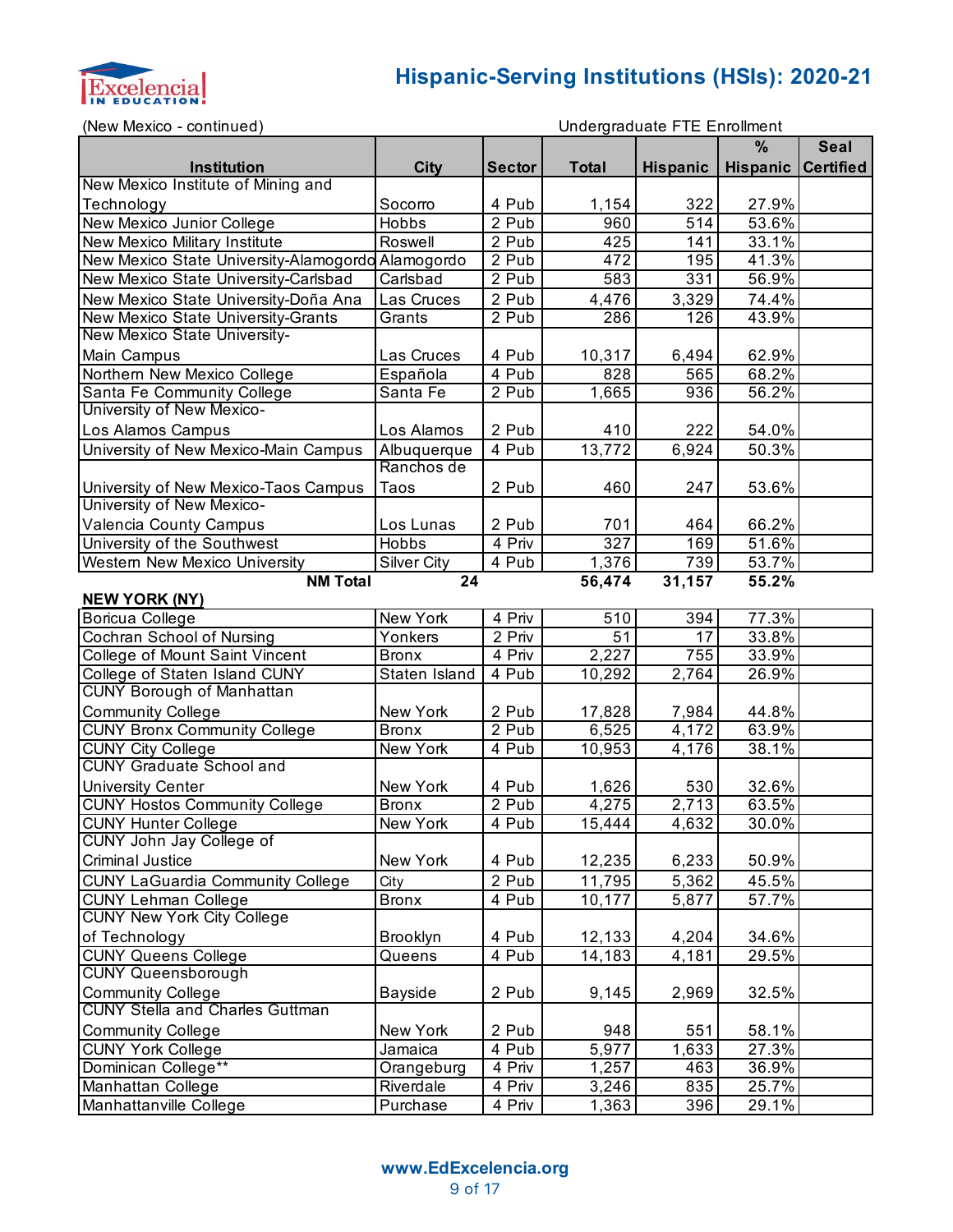

| (New York - continued)                                   |                  |               |                    | Undergraduate FTE Enrollment |                 |                  |
|----------------------------------------------------------|------------------|---------------|--------------------|------------------------------|-----------------|------------------|
|                                                          |                  |               |                    |                              | $\%$            | <b>Seal</b>      |
| Institution                                              | <b>City</b>      | <b>Sector</b> | <b>Total</b>       | <b>Hispanic</b>              | <b>Hispanic</b> | <b>Certified</b> |
| Mercy College                                            | Dobbs Ferry      | 4 Priv        | 6,242              | 2,687                        | 43.0%           |                  |
| Metropolitan College of New York                         | New York         | 4 Priv        | 468                | 148                          | 31.5%           |                  |
| Nassau Community College                                 | Garden City      | 2 Pub         | $\overline{9,699}$ | 3,074                        | 31.7%           |                  |
| <b>Orange County Community College</b>                   | Middletown       | 2 Pub         | 3,616              | 927                          | 25.6%           |                  |
|                                                          | <b>Brooklyn</b>  |               |                    |                              |                 |                  |
| St Francis College                                       | Heights          | 4 Priv        | 2,568              | 756                          | 29.4%           |                  |
| <b>Suffolk County Community College</b>                  | Selden           | 2 Pub         | 14,958             | 4,396                        | 29.4%           |                  |
|                                                          | Loch             |               |                    |                              |                 |                  |
| <b>Sullivan County Community College</b>                 | Sheldrake        | 2 Pub         | 1,037              | 304                          | 29.3%           |                  |
| <b>SUNY at Purchase College</b>                          | Purchase         | 4 Pub         | 3,390              | 900                          | 26.5%           |                  |
| SUNY College at Old Westbury                             | Old Westbury     | 4 Pub         | 4,241              | $\overline{1,189}$           | 28.0%           |                  |
| <b>SUNY Westchester Community College</b>                | Valhalla         | 2 Pub         | 6,715              | 2,850                        | 42.4%           |                  |
| Vaughn College of Aeronautics                            |                  |               |                    |                              |                 |                  |
| and Technology                                           | Flushing         | 4 Priv        | 1,278              | 400                          | 31.3%           |                  |
| <b>NY Total</b>                                          | 32               |               | 206,402            | 78,471                       | 38.0%           |                  |
| <b>NORTH CAROLINA (NC)</b>                               |                  |               |                    |                              |                 |                  |
| James Sprunt Community College                           | Kenansville      | 2 Pub         | 613                | 168                          | 27.3%           |                  |
| <b>Sampson Community College</b>                         | Clinton          | 2 Pub         | 779                | 223                          | 28.6%           |                  |
| <b>NC Total</b>                                          | $\overline{2}$   |               | 1,392              | 391                          | 28.1%           |                  |
| OHIO (OH)                                                |                  |               |                    |                              |                 |                  |
| Union Institute & University                             | Cincinnati       | 4 Priv        | 364                | 101                          | 27.6%           |                  |
| <b>OH Total</b><br>27.6%<br>1<br>$\overline{364}$<br>101 |                  |               |                    |                              |                 |                  |
| <b>OKLAHOMA (OK)</b>                                     |                  |               |                    |                              |                 |                  |
| Oklahoma Panhandle State University                      | Goodwell         | 4 Pub         | 1,143              | 306                          | 26.8%           |                  |
| Western Oklahoma State College                           | Altus            | 2 Pub         | 804                | 202                          | 25.1%           |                  |
| <b>OK Total</b>                                          | $\overline{2}$   |               | 1,946              | 508                          | 26.1%           |                  |
| <b>OREGON (OR)</b>                                       |                  |               |                    |                              |                 |                  |
| <b>Blue Mountain Community College</b>                   | Pendleton        | 2 Pub         | 842                | 242                          | 28.8%           |                  |
| <b>Chemeketa Community College</b>                       | Salem            | 2 Pub         | 5,272              | 1,586                        | 30.1%           |                  |
| Columbia Gorge Community College                         | The Dalles       | 2 Pub         | 503                | 157                          | 31.2%           |                  |
| <b>Mount Angel Seminary</b>                              | Saint Benedict   | 4 Priv        | $\overline{32}$    | 19                           | 58.7%           |                  |
| <b>Treasure Valley Community College</b>                 | Ontario          | 2 Pub         | 998                | 271                          | 27.1%           |                  |
| <b>Warner Pacific University</b>                         | Portland         | 4 Priv        | 454                | 130                          | 28.7%           |                  |
| <b>OR Total</b>                                          | 6                |               | 8,100              | 2,405                        | 29.7%           |                  |
| <b>PENNSYLVANIA (PA)</b>                                 |                  |               |                    |                              |                 |                  |
| Lehigh Carbon Community College                          | Schnecksville    | 2 Pub         | 3,539              | 910                          | 25.7%           |                  |
| Northampton County Area                                  |                  |               |                    |                              |                 |                  |
| <b>Community College</b>                                 | <b>Bethlehem</b> | 2 Pub         | 5,405              | 1,371                        | 25.4%           |                  |
| Reading Area Community College                           | Reading          | 2 Pub         | 1,952              | 738                          | 37.8%           |                  |
| <b>PA Total</b><br><b>PUERTO RICO (PR)</b>               | $\overline{3}$   |               | 10,896             | 3,019                        | 27.7%           |                  |
| Albizu University-San Juan                               | San Juan         | 4 Priv        | 563                | 554                          | 98.5%           |                  |
| American University of Puerto Rico                       | Bayamón          | 4 Priv        | 259                | 259                          | 100.0%          |                  |
| American University of Puerto Rico                       | Manatí           | 4 Priv        | 316                | 316                          | 100.0%          |                  |
| Antillean University**                                   | Mayagüez         | 4 Priv        | 882                | 837                          | 94.9%           |                  |
| Atenas College                                           | Manatí           | 4 Priv        | 429                | 429                          | 100.0%          |                  |
| <b>Atlantic University College</b>                       | Guaynabo         | 4 Priv        | 1,173              | 1,173                        | 100.0%          |                  |

Caribbean University-Bayamón Bayamón 4 Priv 557 557 100.0% Caribbean University-Carolina | Carolina | 4 Priv | 141 | 141 100.0% Caribbean University-Ponce Ponce 4 Priv 336 324 96.5%<br>Caribbean University-Vega Baja Vega Baja 4 Priv 118 118 100.0% Caribbean University-Vega Baja | Vega Baja | 4 Priv | 118 | 118 | 100.0%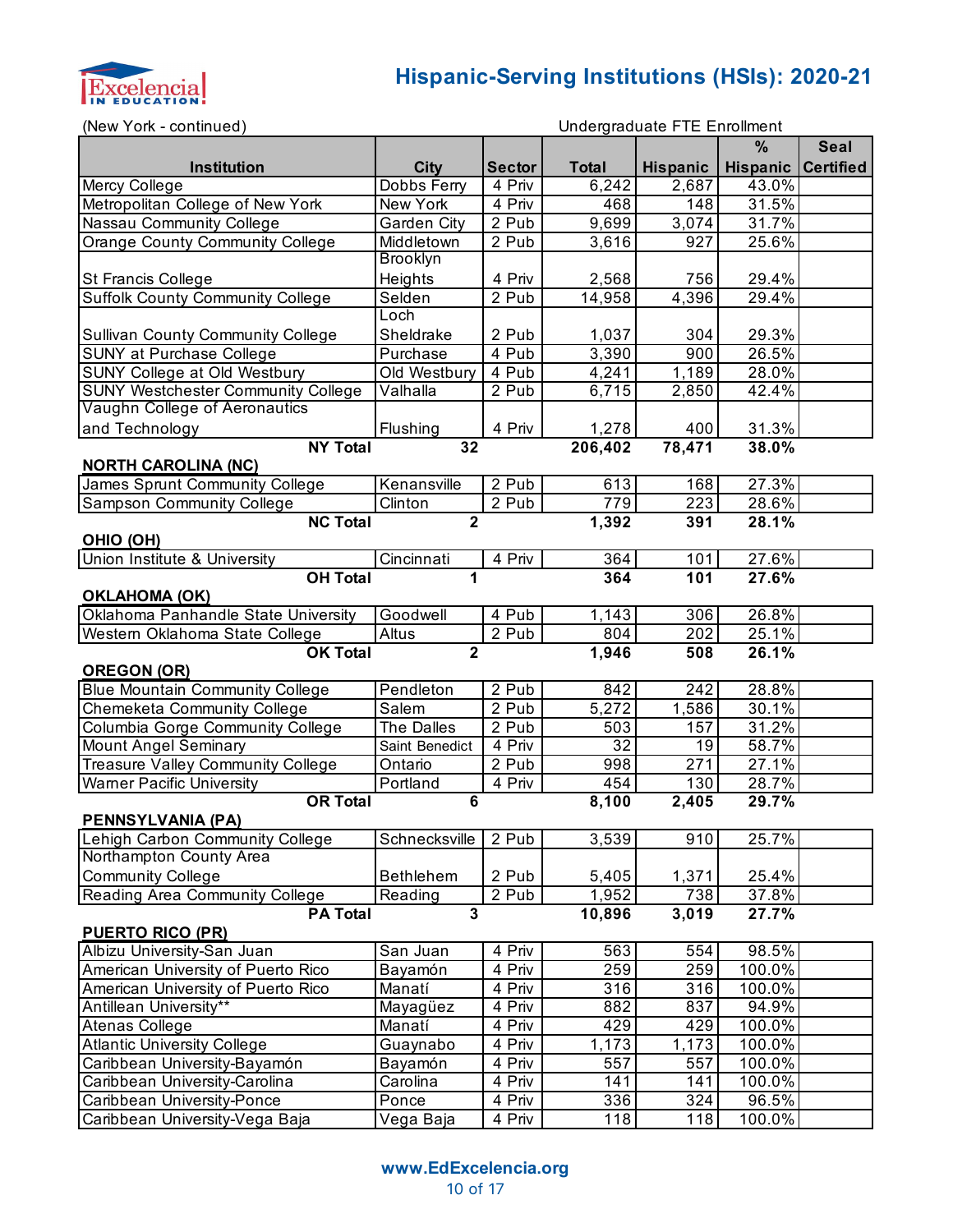

(Puerto Rico - continued)

```
Undergraduate FTE Enrollment
```

|                                                           |               |               |              |                  | $\frac{9}{6}$             | <b>Seal</b> |
|-----------------------------------------------------------|---------------|---------------|--------------|------------------|---------------------------|-------------|
| Institution                                               | <b>City</b>   | <b>Sector</b> | <b>Total</b> | <b>Hispanic</b>  | <b>Hispanic Certified</b> |             |
| Colegio Universitario de San Juan                         | San Juan      | 4 Pub         | 717          | $71\overline{7}$ | 100.0%                    |             |
| Conservatory of Music of Puerto Rico                      | San Juan      | 4 Pub         | 288          | 279              | 96.9%                     |             |
| Dewey University-Carolina                                 | Carolina      | 4 Priv        | 272          | 272              | 100.0%                    |             |
| Dewey University-Hato Rey                                 | Hato Rey      | 4 Priv        | 279          | 279              | 100.0%                    |             |
| Dewey University-Juana Díaz                               | Juana Díaz    | 4 Priv        | 94           | 94               | 100.0%                    |             |
| Dewey University-Manatí                                   | Manatí        | 4 Priv        | 199          | 199              | 100.0%                    |             |
| <b>EDP University of Puerto Rico Inc-</b>                 |               |               |              |                  |                           |             |
| San Juan                                                  | San Juan      | 4 Priv        | 868          | 868              | 100.0%                    |             |
| <b>EDP University of Puerto Rico Inc-</b>                 |               |               |              |                  |                           |             |
| San Sebastián                                             | San Sebastiár | 4 Priv        | 611          | 611              | 100.0%                    |             |
| EDP University of Puerto Rico-Humacao                     | Humacao       | 4 Priv        | 122          | 122              | 100.0%                    |             |
| EDP University of Puerto Rico-Manatí                      | Manatí        | 4 Priv        | 188          | 188              | 100.0%                    |             |
| EDP University of Puerto Rico-Villalba                    | Villalba      | 4 Priv        | 109          | 109              | 100.0%                    |             |
| Escuela de Artes Plásticas y Diseño                       |               |               |              |                  |                           |             |
| de Puerto Rico                                            | San Juan      | 4 Pub         | 332          | 332              | 100.0%                    |             |
| Humacao Community College                                 | Humacao       | 4 Priv        | 201          | 201              | 100.0%                    |             |
| Instituto Tecnológico de Puerto Rico-                     |               |               |              |                  |                           |             |
| Recinto de Guayama                                        | Guayama       | 2 Pub         | 358          | 356              | 99.4%                     |             |
| Instituto Tecnológico de Puerto Rico-                     |               |               |              |                  |                           |             |
| Recinto de Manatí                                         | Manatí        | 2 Pub         | 435          | 435              | 100.0%                    |             |
| Instituto Tecnológico de Puerto Rico-                     |               |               |              |                  |                           |             |
| Recinto de Ponce                                          | Ponce         | 2 Pub         | 265          | 265              | 100.0%                    |             |
| Instituto Tecnológico de Puerto Rico-                     |               |               |              |                  |                           |             |
| Recinto de San Juan                                       | San Juan      | 2 Pub         | 254          | 254              | 100.0%                    |             |
| Inter American University of Puerto Rico-                 |               |               |              |                  |                           |             |
| Aguadilla                                                 | Aguadilla     | 4 Priv        | 2,934        | 2,928            | 99.8%                     |             |
| Inter American University of Puerto Rico-                 |               |               |              |                  |                           |             |
| Arecibo                                                   | Arecibo       | 4 Priv        | 2,725        | 2,713            | 99.6%                     |             |
| Inter American University of Puerto Rico-                 |               |               |              |                  |                           |             |
| Barranquitas<br>Inter American University of Puerto Rico- | Barranquitas  | 4 Priv        | 1,067        | 1,065            | 99.8%                     |             |
|                                                           |               |               |              |                  |                           |             |
| Bayamón<br>Inter American University of Puerto Rico-      | Bayamón       | 4 Priv        | 3,712        | 3,682            | 99.2%                     |             |
| Fajardo                                                   | Fajardo       | 4 Priv        | 1,348        | 1,343            | 99.6%                     |             |
| Inter American University of Puerto Rico-                 |               |               |              |                  |                           |             |
| Guayama                                                   | Guayama       | 4 Priv        | 1,361        | 1,353            | 99.5%                     |             |
| Inter American University of Puerto Rico-                 |               |               |              |                  |                           |             |
| Metro                                                     | San Juan      | 4 Priv        | 3,920        | 3,859            | 98.4%                     |             |
| Inter American University of Puerto Rico-                 |               |               |              |                  |                           |             |
| Ponce                                                     | Mercedita     | 4 Priv        | 3,010        | 2,999            | 99.6%                     |             |
| Inter American University of Puerto Rico-                 |               |               |              |                  |                           |             |
| San German                                                | San German    | 4 Priv        | 2,839        | 2,831            | 99.7%                     |             |
| Pontifical Catholic University of                         |               |               |              |                  |                           |             |
| Puerto Rico-Arecibo                                       | Arecibo       | 4 Priv        | 383          | 381              | 99.3%                     |             |
| Pontifical Catholic University of                         |               |               |              |                  |                           |             |
| Puerto Rico-Mayagüez                                      | Mayagüez      | 4 Priv        | 827          | 824              | 99.5%                     |             |
| Pontifical Catholic University of                         |               |               |              |                  |                           |             |
| Puerto Rico-Ponce                                         | Ponce         | 4 Priv        | 4,520        | 4,501            | 99.6%                     |             |
| San Juan Bautista School of Medicine                      | Caguas        | 4 Priv        | 62           | 62               | 100.0%                    |             |
| Universal Technology College of                           |               |               |              |                  |                           |             |
| Puerto Rico                                               | Aguadilla     | 4 Priv        | 108          | 108              | 100.0%                    |             |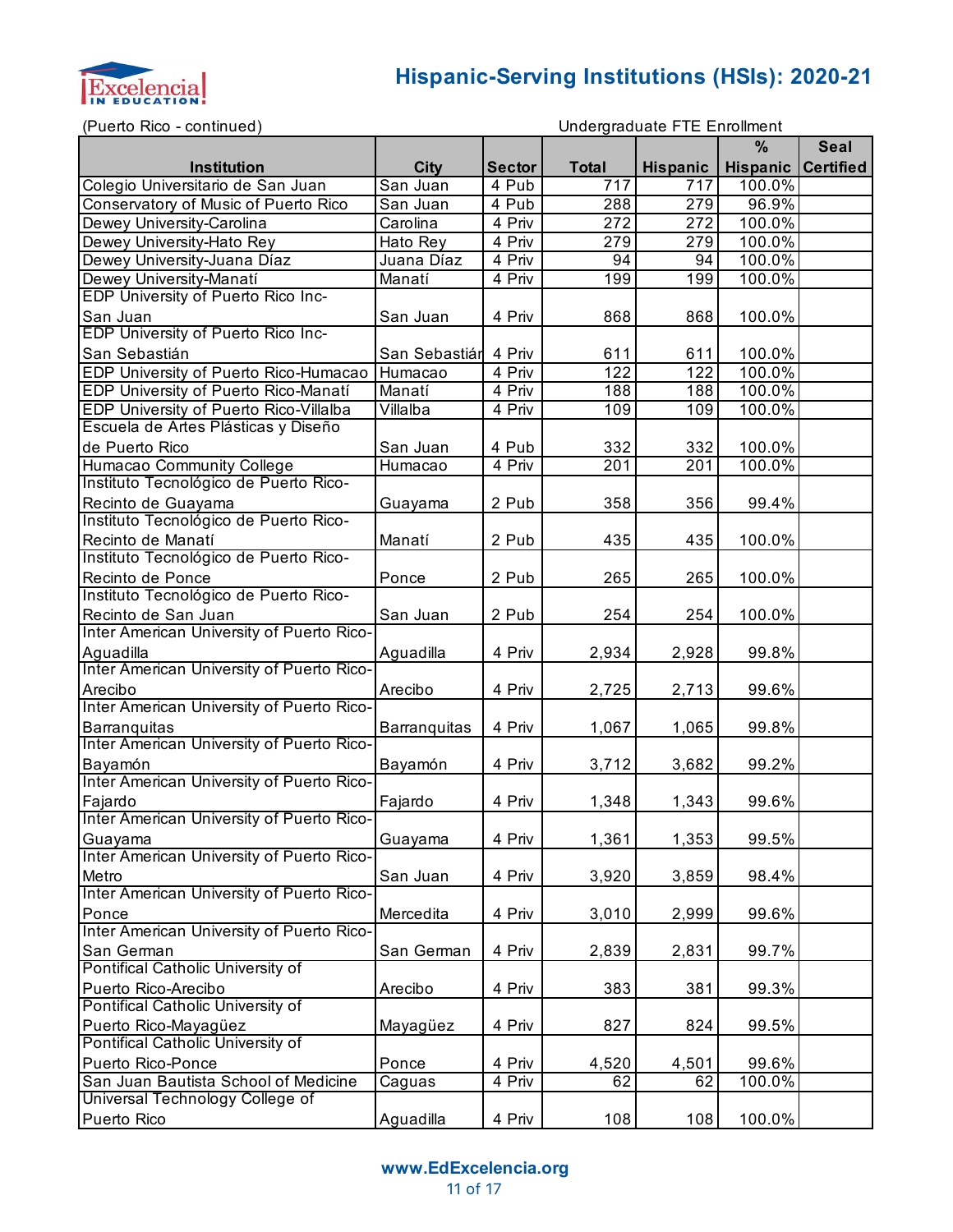

(Puerto Rico - continued)

|                                                      |                              |               |                    |                    | %                         | <b>Seal</b> |  |  |  |
|------------------------------------------------------|------------------------------|---------------|--------------------|--------------------|---------------------------|-------------|--|--|--|
| Institution                                          | <b>City</b>                  | <b>Sector</b> | <b>Total</b>       | <b>Hispanic</b>    | <b>Hispanic Certified</b> |             |  |  |  |
| Universidad Ana G. Méndez-Carolina                   | Carolina                     | 4 Priv        | 5,284              | 5,284              | 100.0%                    |             |  |  |  |
| Universidad Ana G. Méndez-Cupey                      | San Juan                     | 4 Priv        | 5,616              | 5,616              | 100.0%                    |             |  |  |  |
| Universidad Ana G. Méndez-Gurabo                     | Gurabo                       | 4 Priv        | 8,820              | 8,820              | 100.0%                    |             |  |  |  |
| Universidad Ana G. Méndez-Online                     | San Juan                     | 4 Priv        | 947                | 928                | 98.0%                     |             |  |  |  |
| Universidad Central de Bayamón                       | Bayamón                      | 4 Priv        | 791                | 791                | 100.0%                    |             |  |  |  |
| Universidad Central Del Caribe                       | Bayamón                      | 4 Priv        | 114                | 99                 | 86.7%                     |             |  |  |  |
| Universidad del Sagrado Corazón                      | Santurce                     | 4 Priv        | 3,793              | 3,793              | 100.0%                    |             |  |  |  |
| Universidad Politécnica de Puerto Rico               | Hato Rey                     | 4 Priv        | 2,540              | 2,519              | 99.2%                     |             |  |  |  |
| Universidad Teológica del Caribe                     | Trujillo Alto                | 4 Priv        | 272                | 272                | 100.0%                    |             |  |  |  |
| University of Puerto Rico-Aguadilla                  | Aguadilla                    | 4 Pub         | 2,323              | 2,262              | 97.4%                     |             |  |  |  |
| University of Puerto Rico-Arecibo                    | Arecibo                      | 4 Pub         | 3,285              | 3,285              | 100.0%                    |             |  |  |  |
| University of Puerto Rico-Bayamón                    | Bayamón                      | 4 Pub         | 3,334              | 3,334              | 100.0%                    |             |  |  |  |
| University of Puerto Rico-Carolina                   | Carolina                     | 4 Pub         | 2,211              | 2,127              | 96.2%                     |             |  |  |  |
| University of Puerto Rico-Cayey                      | Cayey                        | 4 Pub         | 2,842              | $\overline{2,842}$ | 100.0%                    |             |  |  |  |
| University of Puerto Rico-Humacao                    | Humacao                      | 4 Pub         | 2,912              | $\overline{2,618}$ | 89.9%                     |             |  |  |  |
| University of Puerto Rico-Mayagüez                   | Mayagüez                     | 4 Pub         | 11,306             | 10,559             | 93.4%                     |             |  |  |  |
| University of Puerto Rico-                           |                              |               |                    |                    |                           |             |  |  |  |
| <b>Medical Sciences</b>                              | San Juan                     | 4 Pub         | 343                | 343                | 100.0%                    |             |  |  |  |
| University of Puerto Rico-Ponce                      | Ponce                        | 4 Pub         | 2,280              | 2,280              | 100.0%                    |             |  |  |  |
| University of Puerto Rico-Río Piedras                | San Juan                     | 4 Pub         | 10,081             | 8,470              | 84.0%                     |             |  |  |  |
| University of Puerto Rico-Utuado                     | Utuado                       | 4 Pub         | 519                | 519                | 100.0%                    |             |  |  |  |
| <b>PR Total</b><br>108,795<br>61<br>105,699<br>97.2% |                              |               |                    |                    |                           |             |  |  |  |
| <b>RHODE ISLAND (RI)</b>                             |                              |               |                    |                    |                           |             |  |  |  |
| College Unbound                                      | Providence                   | 4 Priv        | 123                | 50                 | 40.7%                     |             |  |  |  |
| Rhode Island College                                 | Providence<br>$\overline{2}$ | 4 Pub         | $\overline{5,171}$ | 1,305              | 25.2%                     |             |  |  |  |
| <b>RI</b> Total                                      |                              | 5,294         | 1,355              | 25.6%              |                           |             |  |  |  |
| <b>TENNESSEE (TN)</b>                                |                              |               |                    |                    |                           |             |  |  |  |
| Southern Adventist University                        | Collegedale                  | 4 Priv        | 2,213              | 553                | 25.0%                     |             |  |  |  |
| <b>TN Total</b>                                      | 1                            |               | 2,213              | 553                | 25.0%                     |             |  |  |  |
| <b>TEXAS (TX)</b>                                    |                              |               |                    |                    |                           |             |  |  |  |
| Altierus Career College Houston**                    | Houston                      | 2 Priv        | 622                | 280                | 45.1%                     |             |  |  |  |
| <b>Alvin Community College</b>                       | Alvin                        | 2 Pub         | 2,767              | $\overline{1,029}$ | 37.2%                     |             |  |  |  |
| Amarillo College                                     | Amarillo                     | 2 Pub         | 5,182              | 2,315              | 44.7%                     |             |  |  |  |
| Angelina College                                     | Lufkin                       | 2 Pub         | 1,883              | 555                | 29.5%                     |             |  |  |  |
| Angelo State University                              | San Angelo                   | 4 Pub         | 6,781              | 2,678              | 39.5%                     |             |  |  |  |
| <b>Austin Community College District</b>             | <b>Austin</b>                | 4 Pub         | 21,452             | 8,197              | 38.2%                     | $\star$     |  |  |  |
| <b>Baptist University of the Americas</b>            | San Antonio                  | 4 Priv        | 93                 | 44                 | 47.3%                     |             |  |  |  |
| <b>Brazosport College</b>                            | Lake Jackson                 | 4 Pub         | 1,912              | 822                | 43.0%                     |             |  |  |  |
| Central Texas College                                | Killeen                      | 2 Pub         | 4,816              | 1,397              | 29.0%                     |             |  |  |  |
| Cisco College                                        | Cisco                        | 2 Pub         | 1,896              | 541                | 28.6%                     |             |  |  |  |
| Coastal Bend College                                 | <b>Beeville</b>              | 2 Pub         | 2,103              | 1,584              | 75.3%                     |             |  |  |  |
| College of the Mainland                              | <b>Texas City</b>            | 2 Pub         | 2,242              | 745                | 33.2%                     |             |  |  |  |
| <b>Concordia University Texas</b>                    | Austin                       | 4 Priv        | 1,560              | 533                | 34.2%                     |             |  |  |  |
| Dallas College                                       | Dallas                       | 4 Pub         | 41,372             | 20,038             | 48.4%                     |             |  |  |  |
| Del Mar College                                      | Corpus Christi               | 2 Pub         | 4,644              | 3,228              | 69.5%                     |             |  |  |  |
| <b>El Paso Community College</b>                     | El Paso                      | 2 Pub         | 13,804             | 11,590             | 84.0%                     | $\star$     |  |  |  |
| <b>Frank Phillips College</b>                        | Borger                       | 2 Pub         | 941                | 363                | 38.6%                     |             |  |  |  |
| Galveston College                                    | Galveston                    | 4 Pub         | 1,237              | 509                | 41.1%                     |             |  |  |  |
| <b>Hallmark University</b>                           | San Antonio                  | 4 Priv        | 929                | 422                | 45.4%                     |             |  |  |  |
| <b>Hill College</b>                                  | Hillsboro                    | 2 Pub         | 2,138              | 605                | 28.3%                     |             |  |  |  |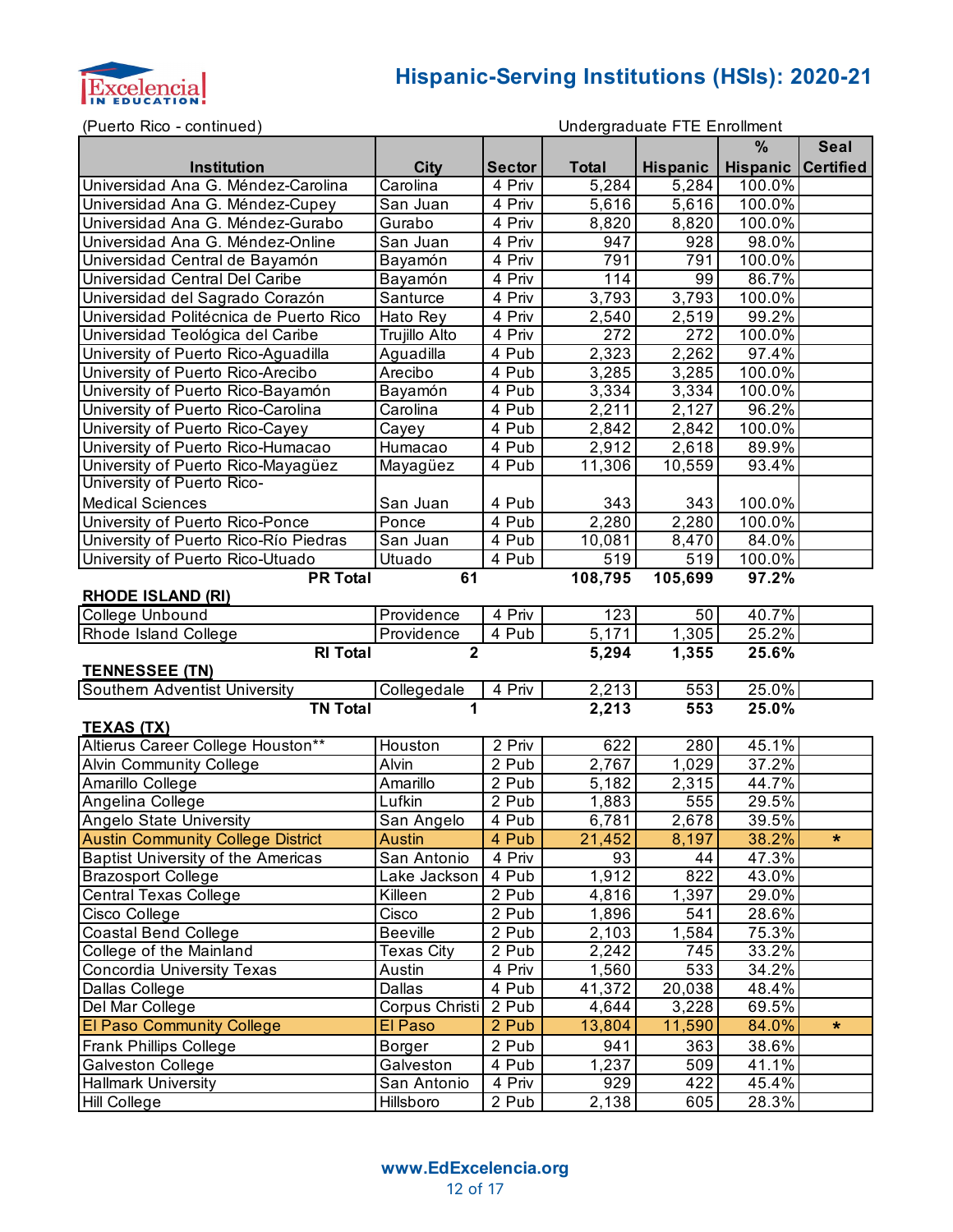

(Texas - continued)

|                                                 |                        |                    |              |                 | %                         | <b>Seal</b> |
|-------------------------------------------------|------------------------|--------------------|--------------|-----------------|---------------------------|-------------|
| Institution                                     | <b>City</b>            | <b>Sector</b>      | <b>Total</b> | <b>Hispanic</b> | <b>Hispanic Certified</b> |             |
| <b>Houston Baptist University</b>               | Houston                | 4 Priv             | 2,377        | 897             | 37.8%                     |             |
| <b>Houston Community College</b>                | Houston                | 2 Pub              | 25,621       | 8,862           | 34.6%                     |             |
| <b>Howard College</b>                           | <b>Big Spring</b>      | 2 Pub              | 1,898        | 948             | 50.0%                     |             |
| <b>Howard Payne University</b>                  | Brownwood              | 4 Priv             | 810          | 212             | 26.1%                     |             |
| Huston-Tillotson University                     | Austin                 | 4 Priv             | 1,002        | 262             | 26.1%                     |             |
| Jacksonville College-Main Campus                | Jacksonville           | 2 Priv             | 332          | 120             | 36.0%                     |             |
| Lamar State College-Port Arthur                 | Port Arthur            | 2 Pub              | 1,399        | 452             | 32.3%                     |             |
| Laredo College                                  | Laredo                 | $\overline{4}$ Pub | 5,391        | 5,248           | 97.3%                     |             |
| Lee College                                     | Baytown                | 2 Pub              | 3,555        | 1,597           | 44.9%                     |             |
| Lone Star College System                        | The Woodlands          | 4 Pub              | 40,175       | 16,192          | 40.3%                     |             |
| McLennan Community College                      | <b>Waco</b>            | 2 Pub              | 4,030        | 1,382           | 34.3%                     |             |
| <b>McMurry University</b>                       | Abilene                | 4 Priv             | 1,006        | 303             | 30.1%                     |             |
| Midland College                                 | Midland                | 4 Pub              | 2,734        | 1,405           | 51.4%                     |             |
| Northeast Lakeview College                      | <b>Universal City</b>  | 2 Pub              | 3,091        | 1,613           | 52.2%                     |             |
| Northeast Texas Community College               | Mount Pleasant         | 2 Pub              | 1,717        | 595             | 34.6%                     |             |
| Northwest Vista College                         | San Antonio            | 2 Pub              | 8,789        | 5,719           | 65.1%                     |             |
| Odessa College                                  | Odessa                 | 4 Pub              | 4,223        | 2,779           | 65.8%                     |             |
| Our Lady of the Lake University                 | San Antonio            | 4 Priv             | 1,223        | 979             | 80.0%                     |             |
| Palo Alto College                               | San Antonio            | 2 Pub              | 5,179        | 4,118           | 79.5%                     |             |
| Ranger College                                  | Ranger                 | 2 Pub              | 1,338        | 421             | 31.4%                     |             |
| Remington College-Dallas Campus                 | Garland                | 4 Priv             | 628          | 220             | 35.0%                     |             |
| Remington College-Houston                       |                        |                    |              |                 |                           |             |
| <b>Southeast Campus</b>                         | Webster                | 2 Priv             | 147          | 54              | 36.7%                     |             |
| Remington College-North                         |                        |                    |              |                 |                           |             |
| <b>Houston Campus</b>                           | Houston                | 4 Priv             | 347          | 140             | 40.3%                     |             |
| Saint Edward's University                       | Austin                 | 4 Priv             | 2,896        | 1,433           | 49.5%                     |             |
| Sam Houston State University                    | Huntsville             | 4 Pub              | 16,550       | 4,271           | 25.8%                     |             |
| San Antonio College                             | San Antonio            | 2 Pub              | 8,904        | 5,838           | 65.6%                     |             |
| San Jacinto Community College                   | Pasadena               | 4 Pub              | 17,937       | 10,885          | 60.7%                     |             |
| <b>Schreiner University</b>                     | Kerrville              | 4 Priv             | 1,053        | 369             | 35.0%                     |             |
| South Plains College                            | Levelland              | 2 Pub              | 5,596        | 2,770           | 49.5%                     |             |
| <b>South Texas College</b>                      | <b>McAllen</b>         | 4 Pub              | 16,646       | 15,843          | 95.2%                     | $\star$     |
| Southwest Collegiate Institute                  | <b>Big Spring</b>      | 2 Pub              | 35           | 18              | 50.0%                     |             |
| Southwest Texas Junior College                  | <b>Uvalde</b>          | 2 Pub              | 3,368        | 2,932           | 87.0%                     |             |
| Southwestern Adventist University               | Keene                  | 4 Priv             | 653          | 299             | 45.7%                     |             |
| Southwestern University                         | Georgetown             | 4 Priv             | 1,495        | 379             | 25.3%                     |             |
| St Philip's College                             | San Antonio            | 2 Pub              | 5,305        | 3,169           | 59.7%                     |             |
| St. Mary's University                           | San Antonio            | 4 Priv             | 2,077        | 1,429           | 68.8%                     |             |
| <b>Sul Ross State University</b>                | Alpine                 | 4 Pub              | 1,410        | 936             | 66.3%                     |             |
| <b>Tarrant County College District</b>          | Fort Worth             | 2 Pub              | 20,178       | 7,124           | 35.3%                     |             |
| Temple College                                  | Temple                 | 2 Pub              | 2,905        | 915             | 31.5%                     |             |
| Texas A&M International University              | Laredo                 | 4 Pub              | 6,146        | 5,856           | 95.3%                     |             |
| <b>Texas A&amp;M University-College Station</b> | <b>College Station</b> | 4 Pub              | 51,914       | 13,075          | 25.2%                     |             |
| Texas A&M University-Corpus Christi             | Corpus Christi         | 4 Pub              | 7,171        | 3,627           | 50.6%                     |             |
| Texas A&M University-Kingsville                 | Kingsville             | 4 Pub              | 4,903        | 3,637           | 74.2%                     |             |
| <b>Texas A&amp;M University-Central Texas</b>   | Killeen                | 4 Pub              | 1,197        | 328             | 27.4%                     |             |
| <b>Texas A&amp;M University-San Antonio</b>     | <b>San Antonio</b>     | 4 Pub              | 4,521        | 3,495           | 77.3%                     | $\star$     |
| <b>Texas Lutheran University</b>                | Seguin                 | 4 Priv             | 1,428        | 580             | 40.6%                     |             |
| <b>Texas Southmost College</b>                  | <b>Brownsville</b>     | 2 Pub              | 4,390        | 4,164           | 94.9%                     |             |
| <b>Texas State Technical College</b>            | Waco                   | 2 Pub              | 7,750        | 3,979           | 51.3%                     |             |
|                                                 |                        |                    |              |                 |                           |             |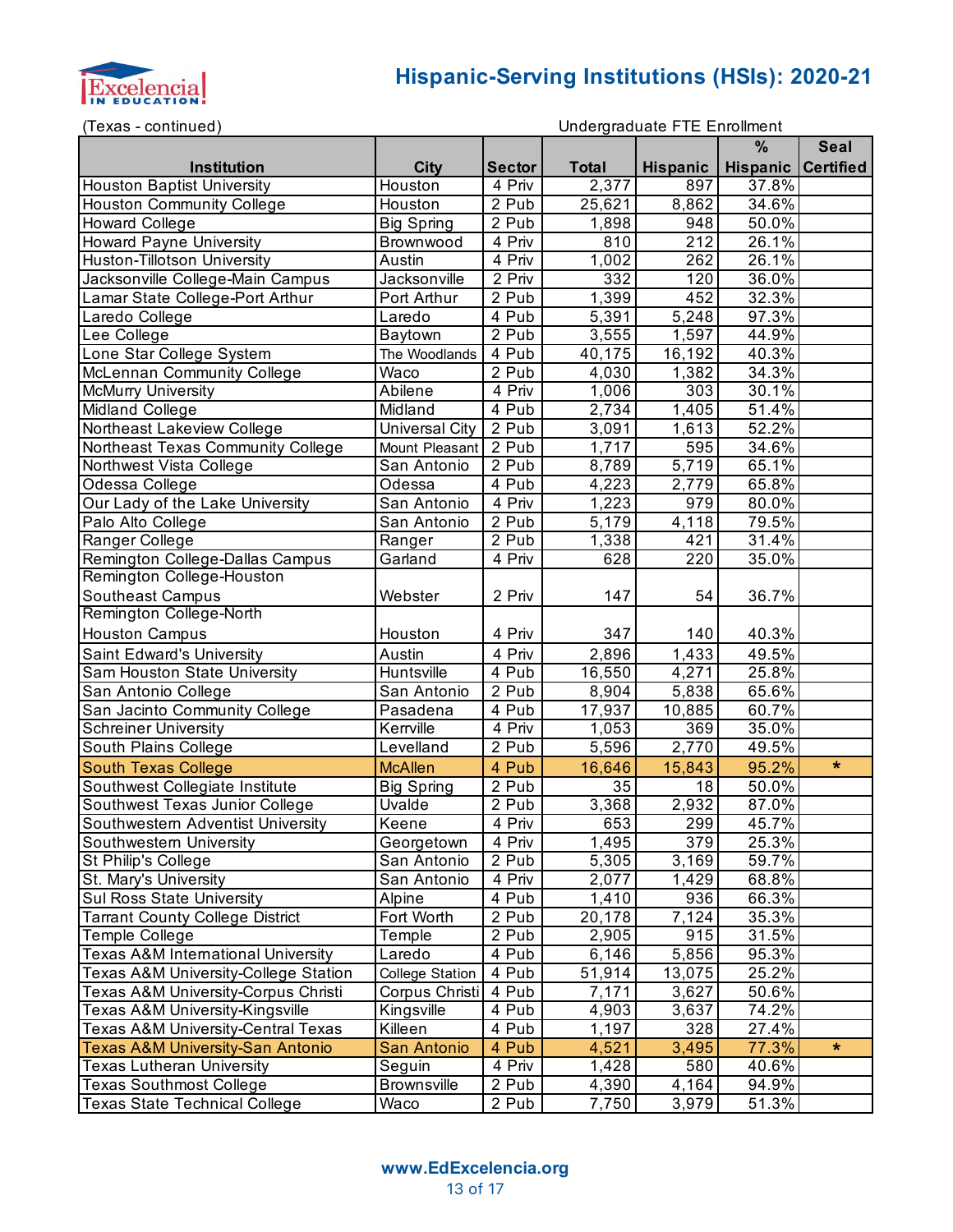

| (Texas - continued)                                              | Undergraduate FTE Enrollment         |               |              |                      |                           |             |
|------------------------------------------------------------------|--------------------------------------|---------------|--------------|----------------------|---------------------------|-------------|
|                                                                  |                                      |               |              |                      | %                         | <b>Seal</b> |
| <b>Institution</b>                                               | <b>City</b>                          | <b>Sector</b> | <b>Total</b> | <b>Hispanic</b>      | <b>Hispanic Certified</b> |             |
| <b>Texas State University</b>                                    | San Marcos                           | 4 Pub         | 29,222       | 11,797               | 40.4%                     |             |
| <b>Texas Tech University</b>                                     | Lubbock                              | 4 Pub         | 30,729       | 9,021                | 29.4%                     |             |
| <b>Texas Tech University Health</b>                              |                                      |               |              |                      |                           |             |
| <b>Sciences Center</b>                                           | Lubbock                              | 4 Pub         | 1,256        | 337                  | 26.8%                     |             |
| <b>Texas Tech University Health</b>                              |                                      |               |              |                      |                           |             |
| Sciences Center-El Paso                                          | El Paso                              | 4 Pub         | 252          | 202                  | 79.9%                     |             |
| <b>Texas Wesleyan University</b>                                 | Fort Worth                           | 4 Priv        | 1,322        | 466                  | 35.2%                     |             |
| <b>Texas Woman's University</b>                                  | Denton                               | 4 Pub         | 8,403        | 2,722                | 32.4%                     |             |
| The University of Texas at Arlington                             | Arlington                            | 4 Pub         | 25,942       | 8,110                | 31.3%                     |             |
| The University of Texas at Austin                                | <b>Austin</b>                        | 4 Pub         | 38,471       | 10,083               | 26.2%                     | $\star$     |
| The University of Texas at El Paso                               | El Paso                              | 4 Pub         | 17,249       | 14,756               | 85.5%                     | $\star$     |
| The University of Texas at San Antonio                           | San Antonio                          | 4 Pub         | 25,819       | 15,223               | 59.0%                     | $\star$     |
| The University of Texas Health Science                           | San Antonio                          | 4 Pub         | 750          | 394                  | 52.5%                     |             |
| The University of Texas MD Anderson                              |                                      |               |              |                      |                           |             |
| <b>Cancer Center</b>                                             | Houston                              | 4 Pub         | 290          | 75                   | 25.9%                     |             |
| The University of Texas Medical Branch                           |                                      |               |              |                      |                           |             |
| at Galveston                                                     | Galveston                            | 4 Pub         | 641          | 169                  | 26.3%                     |             |
| The University of Texas Permian Basin                            | Odessa                               | 4 Pub         | 3,010        | 1,559                | 51.8%                     |             |
| <b>The University of Texas</b>                                   |                                      |               |              |                      |                           |             |
| <b>Rio Grande Valley</b>                                         | Edinburg                             | 4 Pub         | 23,499       | 21,848               | 93.0%                     | $\star$     |
| University of Houston                                            | Houston                              | 4 Pub         | 33,082       | 11,692               | 35.3%                     |             |
| University of Houston-Clear Lake                                 | Houston                              | 4 Pub         | 4,709        | 2,065                | 43.9%                     |             |
|                                                                  | Houston                              | 4 Pub         |              | 5,338                | 55.6%                     |             |
| University of Houston-Downtown<br>University of Houston-Victoria | Victoria                             | 4 Pub         | 9,608        |                      | 44.2%                     |             |
|                                                                  |                                      | 4 Pub         | 2,510        | 1,109                | 27.1%                     |             |
| University of North Texas                                        | Denton                               |               | 28,960       | 7,850                |                           |             |
| University of North Texas at Dallas                              | Dallas                               | 4 Pub         | 2,562        | 1,472                | 57.5%                     |             |
| University of St Thomas                                          | Houston                              | 4 Priv        | 2,142        | 1,078                | 50.3%                     |             |
| University of the Incarnate Word                                 | San Antonio                          | 4 Priv        | 4,374        | 2,650                | 60.6%                     |             |
| Vernon College                                                   | Vernon                               | 2 Pub         | 1,469        | 397                  | 27.0%                     |             |
| Victoria College                                                 | Victoria                             | 2 Pub         | 1,670        | 850                  | 50.9%                     |             |
| <b>Wayland Baptist University</b>                                | Plainview                            | 4 Priv        | 2,150        | 761                  | 35.4%                     |             |
| West Texas A & M University                                      | Canyon                               | 4 Pub         | 6,309        | 2,033                | 32.2%                     |             |
| Western Texas College                                            | Snyder                               | 2 Pub         | 782          | 315                  | 40.2%                     |             |
| Wharton County Junior College                                    | Wharton                              | 2 Pub         | 3,739        | 1,579                | 42.2%                     |             |
| <b>TX Total</b>                                                  | 97                                   |               | 742,737      | 345,295              | 46.5%                     |             |
| <b>VIRGINIA (VA)</b>                                             |                                      |               | 1,932        |                      |                           |             |
| <b>Marymount University</b><br><b>VA Total</b>                   | Arlington<br>1                       | 4 Priv        | 1,932        | 486<br>486           | 25.1%<br>25.1%            |             |
|                                                                  |                                      |               |              |                      |                           |             |
| <b>WASHINGTON (WA)</b><br><b>Big Bend Community College</b>      |                                      |               |              |                      |                           |             |
|                                                                  | Moses Lake                           | 2 Pub         | 1,538        | 620                  | 40.3%                     |             |
| Columbia Basin College                                           | Pasco                                | 4 Pub         | 4,971        | $\overline{2}$ , 100 | 42.2%                     |             |
| Heritage University                                              | Toppenish                            | 4 Priv        | 739          | 502                  | 68.0%                     |             |
| Perry Technical Institute                                        | Yakima                               | 2 Priv        | 881          | 460                  | 52.2%                     |             |
| Wenatchee Valley College                                         | Wenatchee                            | 4 Pub         | 2,509        | 1,004                | 40.0%                     |             |
| Yakima Valley College                                            | Yakima                               | 4 Pub         | 3,207        | 1,801                | 56.2%                     |             |
| <b>WA Total</b>                                                  | $6\phantom{1}$                       |               | 13,844       | 6,488                | 46.9%                     |             |
| <b>WISCONSIN (WI)</b>                                            |                                      |               |              |                      |                           |             |
| Alverno College                                                  | Milwaukee                            | 4 Priv        | 956          | 331                  | 34.6%                     |             |
| Herzing University-Kenosha                                       | Kenosha                              | 4 Priv        | 524          | 146                  | 27.9%                     |             |
| <b>Mount Mary University</b><br><b>WI</b> Total                  | Milwaukee<br>$\overline{\mathbf{3}}$ | 4 Priv        | 601<br>2,081 | 165<br>642           | 27.5%<br>30.8%            |             |
|                                                                  |                                      |               |              |                      |                           |             |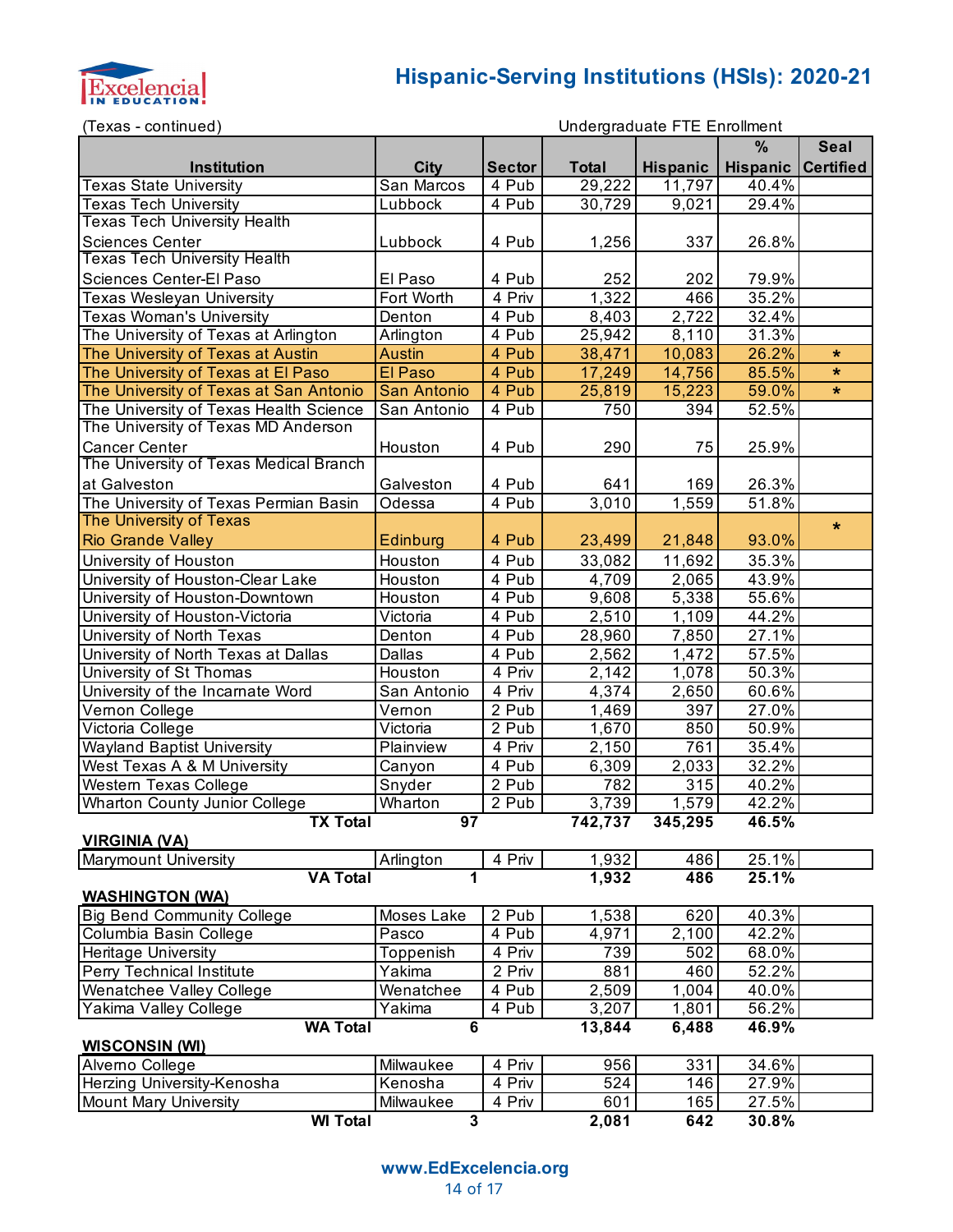

### **Appendix: Details of Analysis**

For more information see: Creating a List of Hispanic-Serving Institutions (HSIs) https://www.EdExcelencia.org/research/issue-briefs/essay-creating-list-hispanic-serving-institutions-h:

#### **CONSOLIDATIONS**

The following institutions reported their campuses separately to IPEDS in previous years. As of 2020-21, these institutions reported their campuses as one entity to IPEDS:

**Arizona State University** 

Dallas College

Sources:

(1) Arizona State University: U.S. Department of Education, NCES, College Navigator:

https://nces.ed.gov/collegenavigator/?q=Arizona+State&s=all&id=104151, accessed on February 18, 2022

(2) Dallas College: https://www.dallascollege.edu/about/pages/default.aspx#campuses, accessed on February 18, 2022

#### **CLOSURES**

As of the time of this release, the following institutions met the legislative definition of an HSI for the 2020-21 academic year, but they closed after reporting data for Fall 2020 and are thus not included in the total number of HSIs for 2020-21:

|                                   | Undergraduate FTE Enrollment |               |              |                 |                 |                  |
|-----------------------------------|------------------------------|---------------|--------------|-----------------|-----------------|------------------|
|                                   |                              |               |              |                 | $\%$            | <b>Seal</b>      |
| <b>Institution</b>                | <b>City</b>                  | <b>Sector</b> | <b>Total</b> | <b>Hispanic</b> | <b>Hispanic</b> | <b>Certified</b> |
| <b>ARIZONA (AZ)</b>               |                              |               |              |                 |                 |                  |
| California College CollegeAmerica | Phoenix                      | 4 Priv        | 129          | 63              | 48.8%           |                  |
| <b>CALIFORNIA (CA)</b>            |                              |               |              |                 |                 |                  |
| California College                | San Marcos                   | 4 Priv        | 135          | 57              | 42.2%           |                  |
| California College                | San Diego                    | 4 Priv        | 235          | 100             | 42.6%           |                  |
| <b>PUERTO RICO (PR)</b>           |                              |               |              |                 |                 |                  |
| Trinity College of Puerto Rico    | Ponce                        | 2 Priv        | 44           | 44              | 100.0%          |                  |
| UTAH (UT)                         |                              |               |              |                 |                 |                  |
| Stevens-Henager College           | Murray                       | 4 Priv        | 76           | 23              | 30.3%           |                  |
| C <sub>Q</sub>                    |                              |               |              |                 |                 |                  |

Sources:

(1) California College CollegeAmerica: https://www.collegeamerica.edu/, accessed on February 16, 2022

(2) California College: https://www.cc-sd.edu/, accessed on February 18, 2022

(3)Trinity College of Puerto Rico, reports on main page that the institution will close as of April 4, 2022: https://trinitypr.edu/, accessed on February 23, 2022

(4) Stevens-Henager College: https://www.stevenshenager.edu/, accessed on February 23, 2022

Further, as of the time of this release, *Excelencia* could not verify that the following institution was open or closed and is thus not included in the total number of HSIs for 2020-21:

|                                   | Undergraduate FTE Enrollment |               |       |  |                                 |             |  |  |
|-----------------------------------|------------------------------|---------------|-------|--|---------------------------------|-------------|--|--|
|                                   |                              |               |       |  | $\frac{9}{6}$                   | <b>Seal</b> |  |  |
| <b>Institution</b>                | City                         | <b>Sector</b> | Total |  | Hispanic   Hispanic   Certified |             |  |  |
| <b>PUERTO RICO (PR)</b>           |                              |               |       |  |                                 |             |  |  |
| Monteclaro Escuela de Hotelería y |                              |               |       |  |                                 |             |  |  |
| <b>Artes Culinarias</b>           | Río Grande                   | 2 Priv        | 12    |  | 100.0%                          |             |  |  |

Source: Monteclaro Escuela de Hotelería y Artes Culinarias: https://www.monteclaro.edu/, and U.S. Department of Education, NCES, College Navigator: https://nces.ed.gov/collegenavigator/?q=monteclaro&s=all&id=437705 accessed on February 24, 2022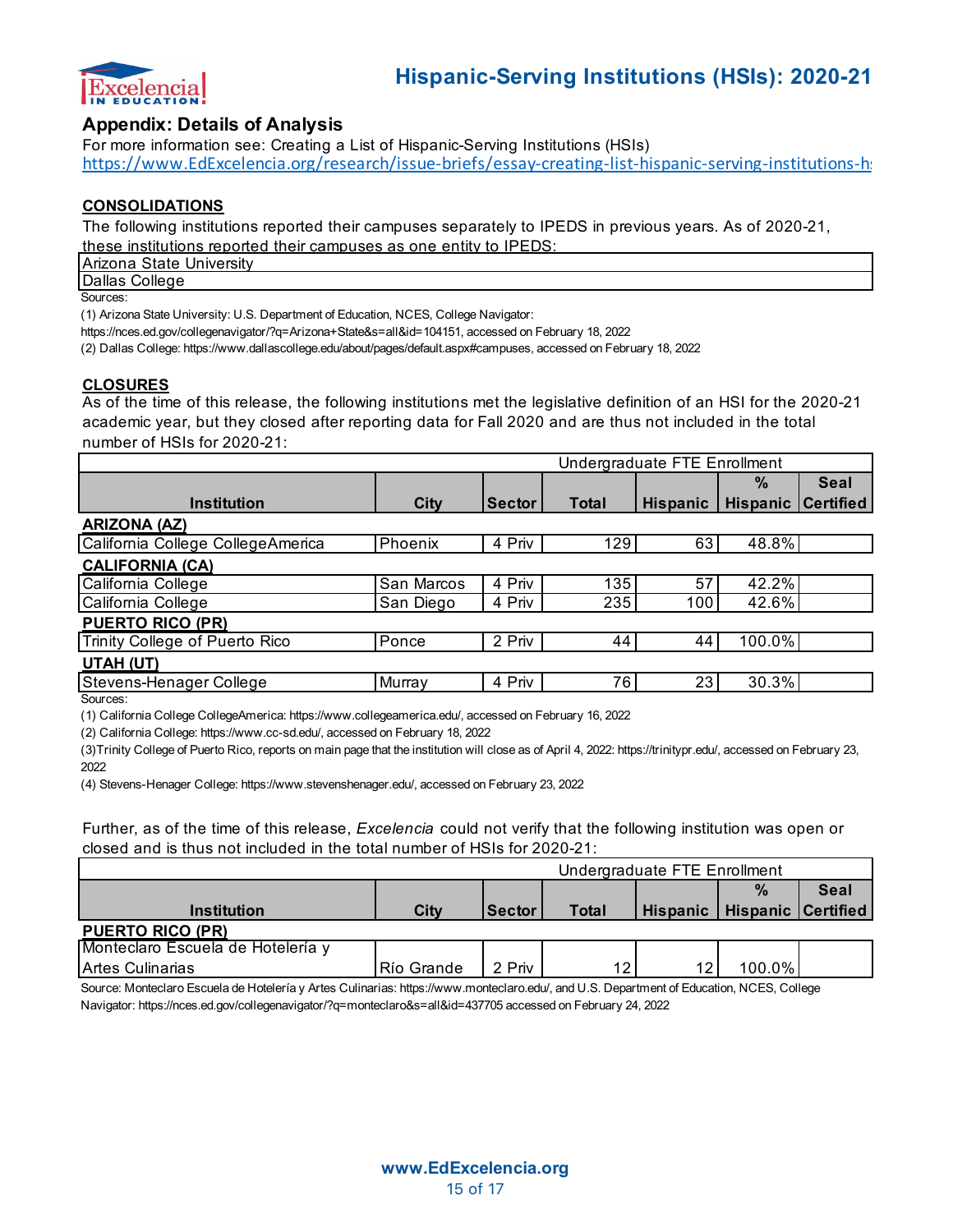

#### **DEGREE-GRANTING STATUS**

As of the time of this release, the following institutions offered only certificates at the undergraduate level and do not meet the definition of an HSI and thus are not included in the total number of HSIs for 2020-21.

|                                 | Undergraduate FTE Enrollment |               |              |                 |       |             |
|---------------------------------|------------------------------|---------------|--------------|-----------------|-------|-------------|
| <b>Institution</b>              | City                         | <b>Sector</b> | <b>Total</b> | <b>Hispanic</b> | $\%$  | <b>Seal</b> |
| <b>CALIFORNIA (CA)</b>          |                              |               |              |                 |       |             |
| Teachers College of San Joaquin | Stockton                     | 4 Pub         | 632          | 184             | 29.1% |             |
| <b>MAINE (ME)</b>               |                              |               |              |                 |       |             |
| Maine Media College             | Rockport                     | 4 Priv        |              |                 | 25.0% |             |
| <b>PENNSYLVANIA (PA)</b>        |                              |               |              |                 |       |             |
| Lake Erie College of            |                              |               |              |                 |       |             |
| <b>Osteopathic Medicine</b>     | Erie                         | 4 Priv        |              |                 | 28.6% |             |

Sources:

(1) Teachers College of San Joaquin: https://www.teacherscollegesj.edu/ and U.S. Department of Education, NCES, College Navigator:

https://nces.ed.gov/collegenavigator/?q=teachers+college&s=all&id=488800 accessed on March 14, 2022

(2) Maine Media College: https://www.mainemedia.edu/ and U.S. Department of Education, NCES, College Navigator:

https://nces.ed.gov/collegenavigator/?q=maine+media&s=all&id=490753, accessed on February 23, 2022

(3) Lake Erie College of Osteopathic Medicine: https://lecom.edu/ and U.S. Department of Education, NCES, College Navigator:

https://nces.ed.gov/collegenavigator/?q=lake+erie&s=all&id=407629, accessed on February 23, 2022

#### **THEOLOGICAL AND RELIGIOUS VOCATIONS**

As of the time of this release, the following institutions offer undergraduate degrees only in Theology and Religious vocations and thus are not included in the total number of HSIs for 2020-21:

|                                  | Undergraduate FTE Enrollment |               |              |                 |                           |             |  |
|----------------------------------|------------------------------|---------------|--------------|-----------------|---------------------------|-------------|--|
|                                  |                              |               |              |                 | $\%$                      | <b>Seal</b> |  |
| <b>Institution</b>               | <b>City</b>                  | <b>Sector</b> | <b>Total</b> | <b>Hispanic</b> | <b>Hispanic Certified</b> |             |  |
| <b>CALIFORNIA (CA)</b>           |                              |               |              |                 |                           |             |  |
| California Christian College     | Fresno                       | 4 Priv        | 11           | 4               | 41.6%                     |             |  |
| Latin American Bible Institute   | La Puente                    | 4 Priv        | 46           | 45              | 97.0%                     |             |  |
| Southern California Seminary     | El Cajon                     | 4 Priv        | 24           |                 | 27.4%                     |             |  |
| <b>SUM Bible College and</b>     | El Dorado                    |               |              |                 |                           |             |  |
| <b>Theological Seminary</b>      | <b>Hills</b>                 | 4 Priv        | 376          | 116             | 30.9%                     |             |  |
| <b>MASSACHUSETTS (MA)</b>        |                              |               |              |                 |                           |             |  |
| Saint John's Seminary            | <b>Brighton</b>              | 4 Priv        | 22           | 6               | 27.3%                     |             |  |
| <b>PUERTO RICO (PR)</b>          |                              |               |              |                 |                           |             |  |
| Universidad Pentecostal Mizpa    | Río Piedras                  | 4 Priv        | 96           | 96              | 100.0%                    |             |  |
| <b>TENNESSEE (TN)</b>            |                              |               |              |                 |                           |             |  |
| Pentecostal Theological Seminary | Cleveland                    | 4 Priv        | 50           | 14              | 27.4%                     |             |  |
| <b>TEXAS (TX)</b>                |                              |               |              |                 |                           |             |  |
| <b>Christ Mission College</b>    | San Antonio                  | 4 Priv        | 35           | 25              | 69.5%                     |             |  |
| <b>WASHINGTON (WA)</b>           |                              |               |              |                 |                           |             |  |
| Gather 4 Him Christian College   | Kennewick                    | 2 Priv        | 34           | 13              | 39.5%                     |             |  |